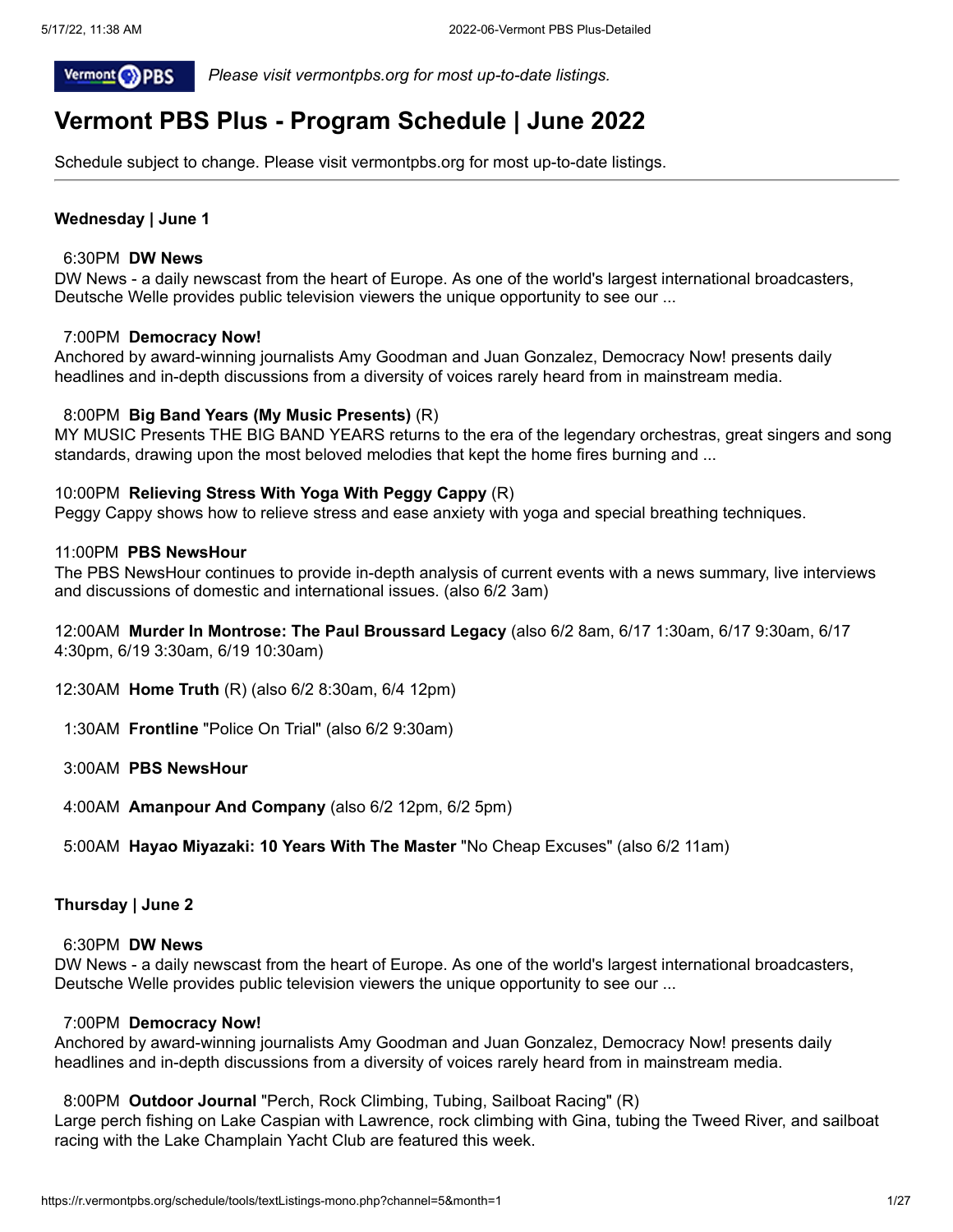# 8:30PM **Rural Free Delivery** "Apprentices/Pie Crusts/Furn. Restoration" (R)

A look at Middlebury's Vermont Folklife Center Apprenticeship Program, which keeps traditional arts and culture alive by matching master artists with apprentices features Irish accordian player Eammon Flynn of East Concord and his apprentice, Hilari Farrington of East Montpelier. Also, a lesson in making the perfect pie crust, with Dale Steen of St. Johnsbury; and restoring furniture, with Jonathan Schechtman of Quechee.

# 9:00PM **From The Archives: Points North** "Police Academy/Diadem/Kratt Brothers" (R)

A typical day for peace-officers-in-training at the Vermont Police Academy in Pittsford, Vt.; the artist from Ackworth, N.H., who designed and created an ornamental centerpiece for one of the world's newer oceanliners; and an interview with Chris and Martin Kratt, stars of the PBS series "Kratts' Creatures" and "Zoboomafoo."

# 9:30PM **From The Archives: Crossroads** "Preserving Vermont's Past" (R)

In our feature segment, we'll examine the thorny issue of how to preserve Vermont's past in the face of a boom in the antique market.

# 10:00PM **From The Archives: Venturing** "Agricultural Entrepreneurs" (R)

Today, success in farming depends on an entrepreneurial focus. These businesses show that agricultural enteprises share many similarities with non-agricultural businesses.

# 10:30PM **From The Archives: Guest Of The House** "Musical Theatre Voice Ensemble" (R)

A musical stroll down the great white way with Burlington's Musical Theatre Voice Ensemble is featured in this program. Show tunes including "Pleased with Myself" from Starting Here, Starting Now, ...

# 11:00PM **PBS NewsHour**

The PBS NewsHour continues to provide in-depth analysis of current events with a news summary, live interviews and discussions of domestic and international issues. (also 6/3 3am)

- 12:00AM **America Reframed** "First Vote" (R) (also 6/3 8am, 6/3 3pm, 6/4 10pm, 6/5 2am, 6/5 9am, 6/7 8pm)
- 1:00AM **Reel South** "Gimme A Faith" (R) (also 6/3 9am, 6/3 4pm, 6/5 3am, 6/5 10am)
- 2:00AM **Ask No Questions** (also 6/3 10am, 6/4 1pm, 6/7 5am, 6/7 11am)
- 3:00AM **PBS NewsHour**
- 4:00AM **Amanpour And Company** (also 6/3 12pm, 6/3 5pm)
- 5:00AM **The Future Of America's Past** "The Revolutions" (R) (also 6/3 11am, 6/3 2pm)
- 5:30AM **Stories From The Stage** "Serving With Honor" (R) (also 6/3 11:30am, 6/3 2:30pm)

# **Friday | June 3**

## 6:30PM **DW News**

DW News - a daily newscast from the heart of Europe. As one of the world's largest international broadcasters, Deutsche Welle provides public television viewers the unique opportunity to see our ...

### 7:00PM **Democracy Now!**

Anchored by award-winning journalists Amy Goodman and Juan Gonzalez, Democracy Now! presents daily headlines and in-depth discussions from a diversity of voices rarely heard from in mainstream media.

# 8:00PM **History With David Rubenstein** "Joanne Freeman" (R)

Joanne B. Freeman is a U.S. historian and tenured Professor of History and American Studies at Yale University. Freeman is an authority on Alexander Hamilton and appeared in the PBS documentary ...

### 8:30PM **Firing Line With Margaret Hoover**

Join author, activist and political commentator Margaret Hoover for a public affairs talk show that delivers a civil and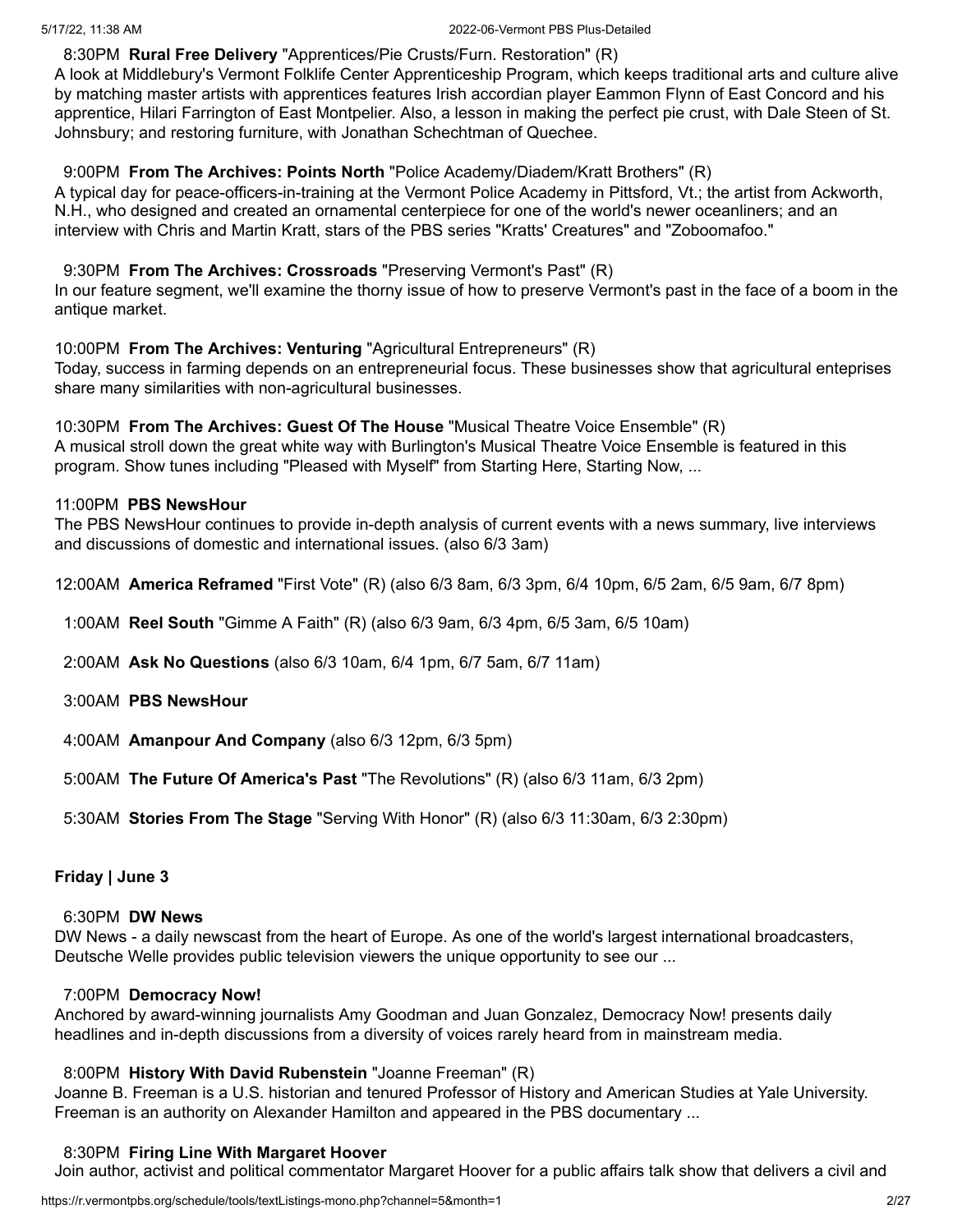engaging contest of ideas among the brightest minds and freshest voices from ... (also 6/5 2:30pm)

# 9:00PM **American Masters** "Joe Papp In Five Acts"

Joe Papp created a "theater of inclusion" based on the belief that great art is for everyone. (also 6/25 1:30am, 6/25 9:30am, 6/25 3:30pm)

10:30PM **Beyond The Canvas** "Art, To Change The World"

Uncover hidden history and discover how creators use art to advocate for good and change the world.

# 11:00PM **PBS NewsHour**

The PBS NewsHour continues to provide in-depth analysis of current events with a news summary, live interviews and discussions of domestic and international issues. (also 6/4 3am)

- 12:00AM **POV Shorts** "Dreaming Life" (also 6/4 8am, 6/4 2pm, 6/10 5am, 6/10 11am, 6/10 2pm)
- 12:30AM **Lavender Scare** (R) (also 6/4 8:30am, 6/4 2:30pm)
- 1:30AM **Terrence Mcnally: American Masters** (R) (also 6/4 9:30am, 6/4 3:30pm)
- 3:00AM **PBS NewsHour**
- 4:00AM **Amanpour And Company** (also 6/6 12pm, 6/6 5pm)
- 5:00AM **Prehistoric Road Trip** "Tiny Teeth, Fearsome Beasts" (R)

# **Saturday | June 4**

- 6:00AM **Second Opinion** "Transgender Health" (R) (also 6/4 11:30am, 6/9 1:30pm)
- 6:30AM **Consuelo Mack Wealthtrack** (also 6/4 11am, 6/7 1pm)
- 7:00AM **To The Contrary With Bonnie Erbe** (also 6/5 6:30am, 6/5 2pm, 6/8 1pm)
- 7:30AM **Washington Week** (also 6/5 7am)
- 8:00AM **POV Shorts** "Dreaming Life" (also 6/4 2pm, 6/10 5am, 6/10 11am, 6/10 2pm)
- 8:30AM **Lavender Scare** (R) (also 6/4 2:30pm)
- 9:30AM **Terrence Mcnally: American Masters** (R) (also 6/4 3:30pm)
- 11:00AM **Consuelo Mack Wealthtrack** (also 6/7 1pm)
- 11:30AM **Second Opinion** "Transgender Health" (R) (also 6/9 1:30pm)
- 12:00PM **Home Truth** (R)

# 1:00PM **Ask No Questions**

A former Chinese state TV insider who believes in a government plot is held in a brainwashing camp. (also 6/7 5am, 6/7 11am)

# 2:00PM **POV Shorts** "Dreaming Life"

Two stories of self acceptance and finding joy. "Another Hayride" - As the AIDS epidemic took hold in the early 1980s, self-help guru Louise Hay created a space for healing called the Hayride. ... (also 6/10 5am, 6/10 11am, 6/10 2pm)

# 2:30PM **Lavender Scare** (R)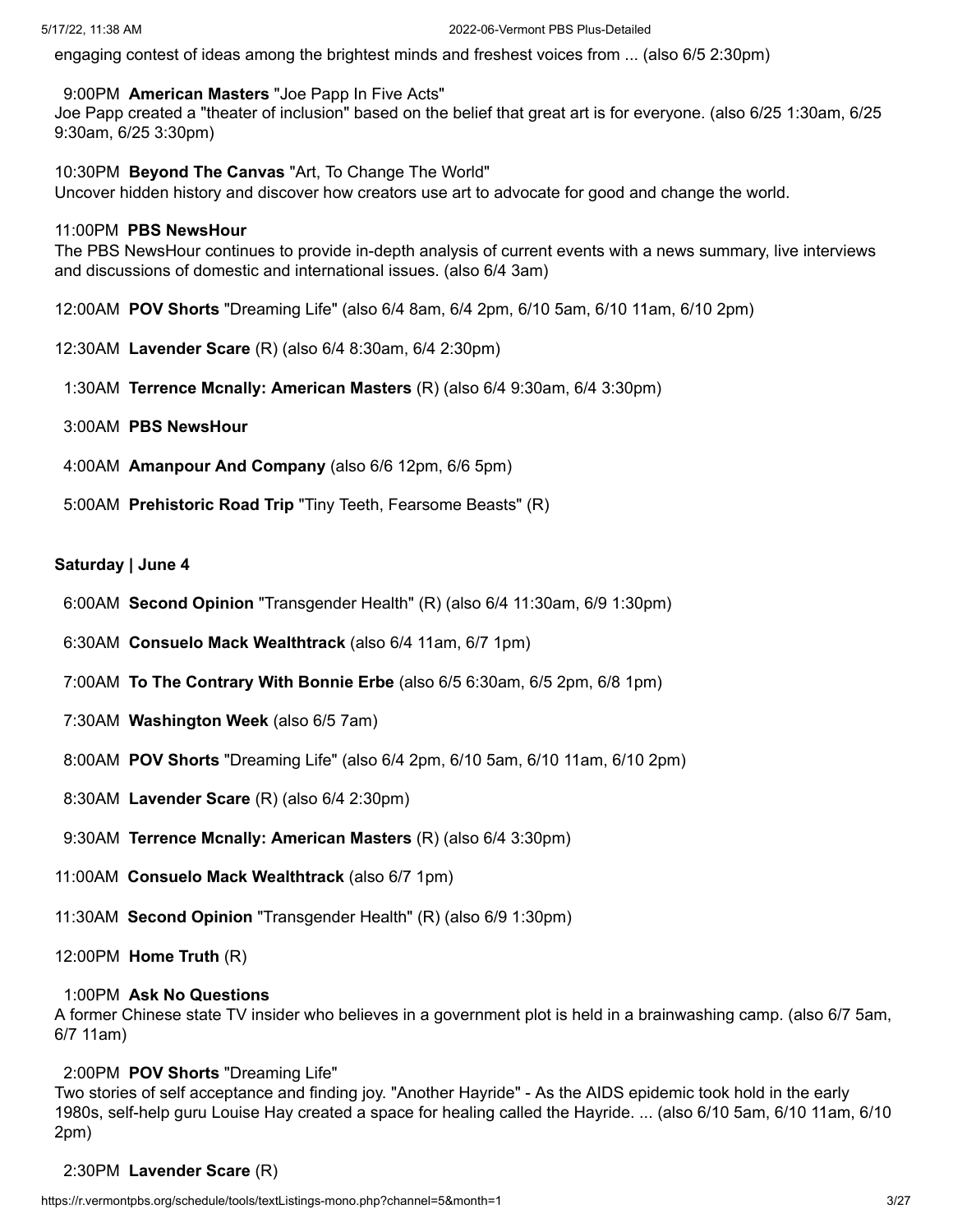The firing of thousands of federal workers in the 1950s stirred outrage in the gay community.

# 3:30PM **Terrence Mcnally: American Masters** (R)

Tony-winning playwright Terrence McNally's 60 groundbreaking years in theater are explored.

# 5:00PM **The Legacy List With Matt Paxton** "Moving Mom" (R)

Matt and his team help with the emotional clean out of a family home in Boston, Massachusetts.

# 6:00PM **Antiques Roadshow** "Musical Scores"

Get ready for some rockin', rollin' and ROADSHOW with this collection of best musical moments.

# 7:00PM **Finding Your Roots** "Dreaming Of A New Land" (R)

Marisa Tomei, Sheryl Sandberg and Kal Penn discover challenges faced by their immigrant forebears.

# 8:00PM **American Veteran** "The Crossing" (R)

As recruits take the oath to serve, they leave the civilian world and begin their transformation.

9:00PM **Asian Americans** "Breaking Through" (R)

Revisit the turn of the millennium, when Asian Americans are empowered by rising influence.

# 10:00PM **America Reframed** "First Vote" (R)

First Vote is a character-driven verite documentary with unparalleled access to a diverse cross section of politically engaged Chinese Americans: a gun-toting Tea Party-favorite candidate courting ... (also 6/5 2am, 6/5 9am, 6/7 8pm)

# 11:00PM **Rubi: A Daca Dreamer In Trump's America**

The current immigration crisis in America has impacted many young adults registered under DACA. (also 6/7 9pm)

11:30PM **Growing Bolder** "Food As Medicine" (R) A family-owned fruit stand shows us that it's never too late to find your calling in life.

- 12:00AM **Family Pictures USA** "North Carolina" (R) (also 6/8 5am, 6/8 11am)
- 1:00AM **Family Pictures USA** "Detroit" (R) (also 6/9 5am, 6/9 11am)
- 2:00AM **America Reframed** "First Vote" (R) (also 6/5 9am, 6/7 8pm)
- 3:00AM **Reel South** "Gimme A Faith" (R) (also 6/5 10am)
- 4:00AM **Armed With Language** (R)
- 5:00AM **Unsettled History: America, China And The Dooli**

# **Sunday | June 5**

- 6:00AM **On Story** "A Conversation With Michael Schur" (also 6/5 4:30pm)
- 6:30AM **To The Contrary With Bonnie Erbe** (also 6/5 2pm, 6/8 1pm)
- 7:00AM **Washington Week**
- 7:30AM **The Open Mind** "A Moral Irresponsibility Of America" (also 6/5 3pm, 6/6 1:30pm)
- 8:00AM **Dw Focus On Europe**
- 8:30AM **Dw Global 3000** (also 6/5 4pm, 6/10 6:30am, 6/10 1:30pm)

9:00AM **America Reframed** "First Vote" (R) (also 6/7 8pm)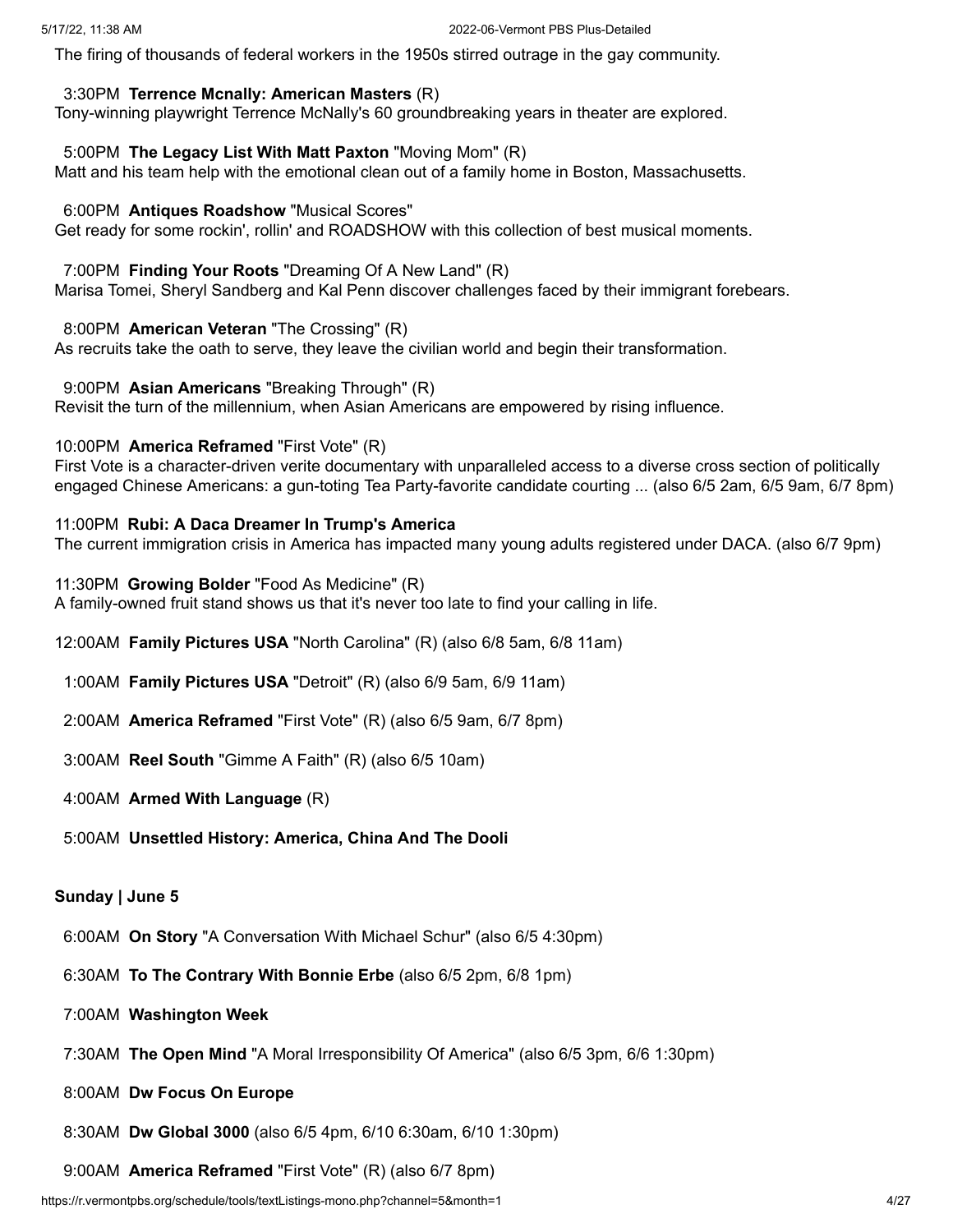10:00AM **Reel South** "Gimme A Faith" (R)

11:00AM **The Chavis Chronicles** (R)

11:30AM **Laura Flanders Show**

12:00PM **Articulate With Jim Cotter** "Home And Away"

12:30PM **MN Original** (R)

#### 1:00PM **America's Heartland** (R)

Reporter Sarah Gardner rounds up some Texas Longhorn cattle. These cows, however, aren't in the Lone Star State. A Kansas Ranching family changes the color of their cattle to improve the brand. Law ...

#### 1:30PM **Start Up** "Foodmaven - Denver, Co" (R)

Patrick Bultema of FoodMaven is a true industry maker whose mission is to eliminate food waste.

### 2:00PM **To The Contrary With Bonnie Erbe**

This weekly news analysis program is the only woman-centered national news/talk show on television. Dedicated to the premise that women of all ethnic backgrounds and political persuasions are an ... (also 6/8 1pm)

# 2:30PM **Firing Line With Margaret Hoover**

Join author, activist and political commentator Margaret Hoover for a public affairs talk show that delivers a civil and engaging contest of ideas among the brightest minds and freshest voices from ...

#### 3:00PM **The Open Mind** "A Moral Irresponsibility Of America"

The co-authors of Outsourcing Duty: The Moral Exploitation of the American Soldier discuss the book. (also 6/6 1:30pm)

#### 3:30PM **Getting Dot Older**

Baby Boomers, including a retired mailman, a store owner and an artist, are interviewed.

### 4:00PM **Dw Global 3000**

Global 3000 is Deutsche Welle's weekly magazine that explores the intersection of global development and the environmental and social conditions of the diverse cultures of the world. In each program, ... (also 6/10 6:30am, 6/10 1:30pm)

4:30PM **On Story** "A Conversation With Michael Schur"

Television creator Michael Schur talks about his role in creating and writing for beloved comedies.

### 5:00PM **Weekends With Yankee** "Touring With The Locals" (R)

Provincetown, Massachusetts is explored and the iconic B&M Factory in Portland, Maine is visited.

#### 5:30PM **Modern Pioneering With Georgia Pellegrini** "Entertaining At Home" (R)

Georgia hosts a dinner party using ingredients that are as locally sourced and homemade.

### 6:00PM **Nature** "Equus: Story Of The Horse: Chasing The Wind" (R)

The relationship between humans and horses, which is almost as old as civilization, is explored. (also 6/13 12am, 6/13 8am, 6/13 2pm)

7:00PM **Operation Maneater** "Polar Bear" (R)

Mark Evans visits Canada's Hudson Bay where polar bears are causing havoc in isolated communities.

# 8:00PM **Great Performances at The Met** "Lise Davidsen In Concert" (R)

Soprano Lise Davidsen performs arias and songs that brought her success around the world.

9:00PM **Great Performances at The Met** "Joyce Didonato In Concert" (R)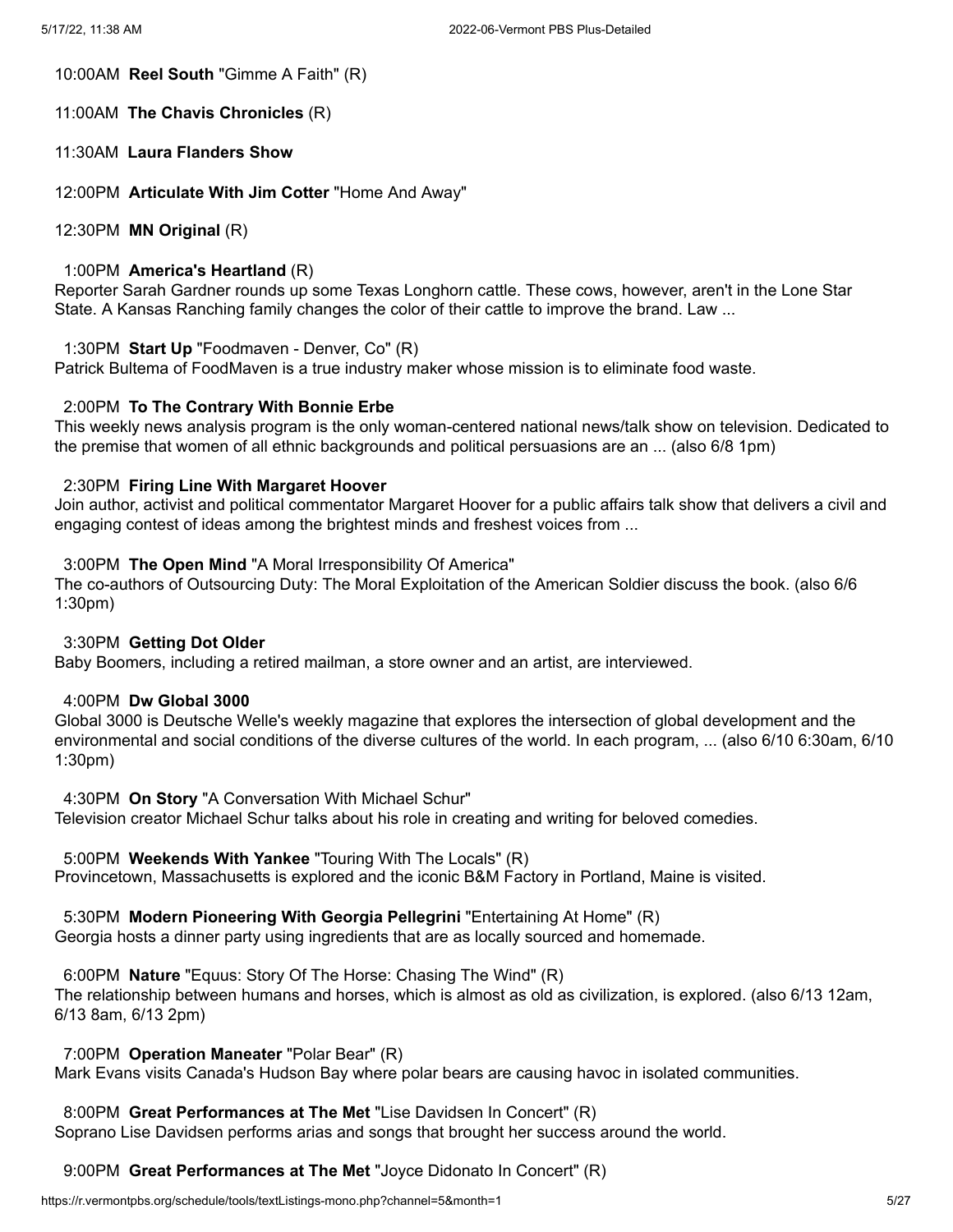Experience a new performance by the American mezzo-soprano from the art-nouveau Jahrhunderthalle in Bochum, Germany, featuring Baroque works by Handel as well as songs like "La vie en rose" and ...

# 10:00PM **Classical Tahoe**

Music by Bach, Debussy, Liszt and a Dvorak Bass Quintet are performed on the shores of Lake Tahoe.

11:00PM **Song Of The Mountains** "Kim Robins & 40 Years Late / Donna Ulisse & The Po" Kim Robins & 40 Years Late / Donna Ulisse & the Poor Mountain Boys.

12:00AM **Nature** "Equus: Story Of The Horse: Origins" (R) (also 6/6 8am, 6/6 2pm)

1:30AM **Rick Steves Fascism In Europe** (R) (also 6/6 9:30am, 6/6 3:30pm)

3:00AM **Aging Backwards 3 With Miranda Esmonde-White** (R) (also 6/6 11am, 6/11 5am)

4:00AM **History With David Rubenstein** "David Reynolds"

4:30AM **Tell Me More With Kelly Corrigan** "Samantha Power"

5:00AM **We'll Meet Again** "Coming Out" (R)

# **Monday | June 6**

### 6:30PM **DW News**

DW News - a daily newscast from the heart of Europe. As one of the world's largest international broadcasters, Deutsche Welle provides public television viewers the unique opportunity to see our ...

# 7:00PM **Democracy Now!**

Anchored by award-winning journalists Amy Goodman and Juan Gonzalez, Democracy Now! presents daily headlines and in-depth discussions from a diversity of voices rarely heard from in mainstream media.

### 8:00PM **Vermont This Week**

Since 1982 Vermont This Week has been our signature public affairs series. Each week moderator Stewart Ledbetter is joined by three of Vermont's most insightful journalists to discuss not only ...

# 8:30PM **Profile** "James Howard Kunstler"

Fran Stoddard interviews James Howard Kunstler, author, lecturer and social critic whose latest book, "The Long Emergency," describes the changes that American society faces in the 21st century.

9:00PM **Made Here** "Mt. Washington Auto Road To The Sky" (R)

Determined dreamers built a road through the clouds, clear to the summit of the tallest peak in the Northeast.

9:30PM **Made Here** "North To Katahdin On The Appalachian Trail" (R) Hikers on the Appalachian Trail experience ultimate challenge, transcendent beauty, and reflection.

# 10:00PM **New England Legends** "A Legendary Road Trip" (R)

In this episode of New England Legends, we hit the road and take you on a "Legendary Road Trip" throughout New England. Host Jeff Belanger explores the first documented ghost sighting in American history, examines the UFO abduction case of Betty and Barney Hill, and searches for New England's own Loch Ness Monster: Lake Champlain's infamous "Champ."

### 10:30PM **New England Legends** "Maritime Mysteries" (R)

Paranormal stories and ghostly legends of New England. Featured: Rhode Island's Rose Island Lighthouse and Newport Tower, and a fabled fort in New Bedford, Massachusetts.

### 11:00PM **PBS NewsHour**

The PBS NewsHour continues to provide in-depth analysis of current events with a news summary, live interviews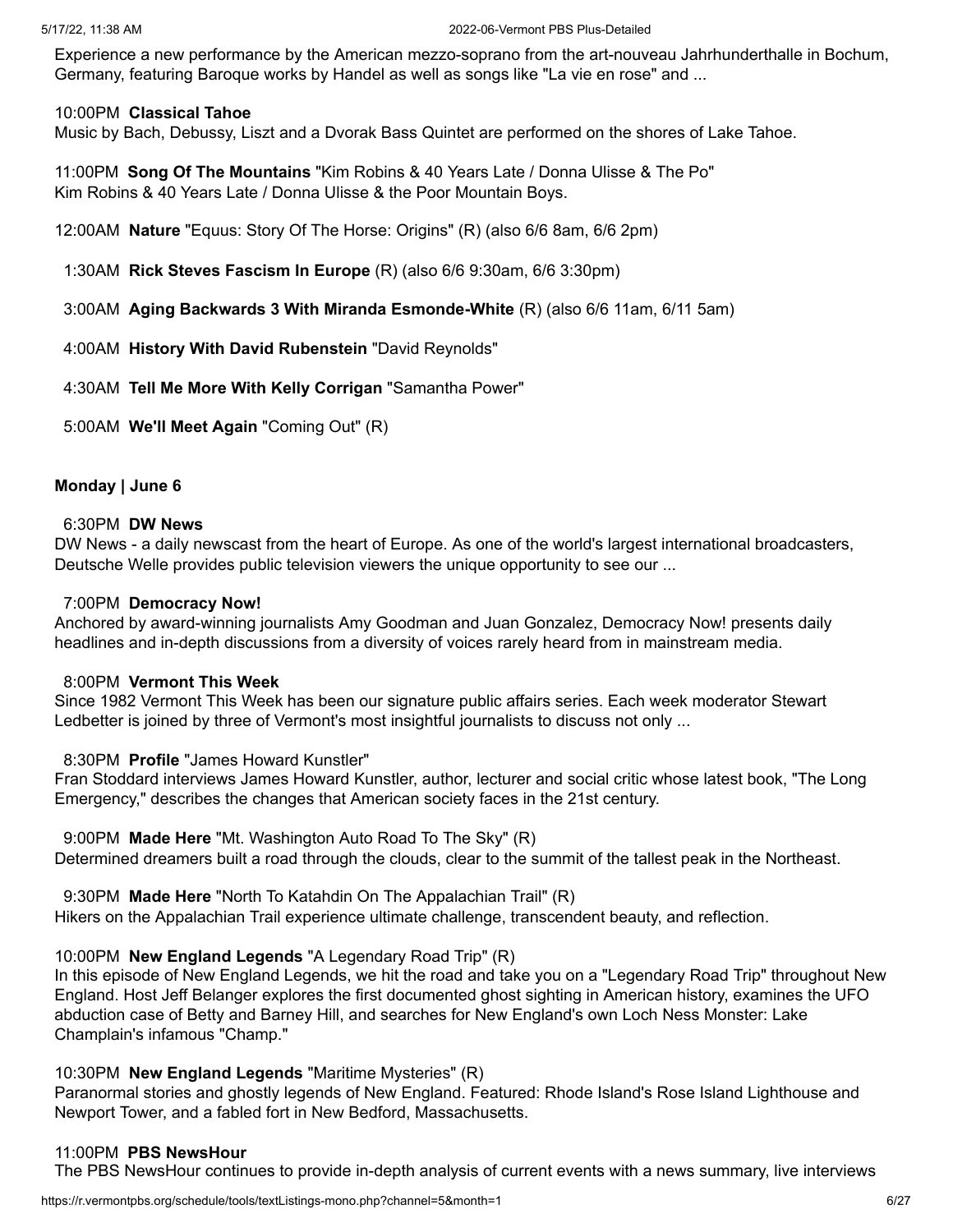and discussions of domestic and international issues. (also 6/7 3am)

# 12:00AM **Aging Backwards 2 With Miranda Esmonde-White** (R) (also 6/7 8am, 6/7 2pm, 6/12 5am)

1:00AM **The Hidden Map** (also 6/7 9am, 6/7 3pm, 6/12 12:30pm)

2:30AM **Stories From The Stage** "Pride" (R) (also 6/7 10:30am, 6/7 4:30pm, 6/10 5:30am, 6/10 11:30am, 6/10 2:30pm)

3:00AM **PBS NewsHour**

4:00AM **Amanpour And Company** (also 6/7 12pm, 6/7 5pm)

5:00AM **Ask No Questions** (also 6/7 11am)

# **Tuesday | June 7**

# 6:30PM **DW News**

DW News - a daily newscast from the heart of Europe. As one of the world's largest international broadcasters, Deutsche Welle provides public television viewers the unique opportunity to see our ...

# 7:00PM **Democracy Now!**

Anchored by award-winning journalists Amy Goodman and Juan Gonzalez, Democracy Now! presents daily headlines and in-depth discussions from a diversity of voices rarely heard from in mainstream media.

# 8:00PM **America Reframed** "First Vote" (R)

First Vote is a character-driven verite documentary with unparalleled access to a diverse cross section of politically engaged Chinese Americans: a gun-toting Tea Party-favorite candidate courting ...

### 9:00PM **Rubi: A Daca Dreamer In Trump's America**

The current immigration crisis in America has impacted many young adults registered under DACA.

9:30PM **Made Here** "If Stone Could Speak" (R)

Stonecutters emigrated from northern Italy to Barre, Vermont, the "Granite Capital of the World."

# 10:30PM **Made Here** "Black Canaries" (R)

Set in 1907, Black Canaries is a powerful meditation on patrimony, loyalty, and love.

### 11:00PM **PBS NewsHour**

The PBS NewsHour continues to provide in-depth analysis of current events with a news summary, live interviews and discussions of domestic and international issues. (also 6/8 3am)

12:00AM **The Black Church: This Is Our Story, This Is Ou** "Part 1" (R) (also 6/8 8am, 6/8 2pm, 6/12 2pm)

- 3:00AM **PBS NewsHour**
- 4:00AM **Amanpour And Company** (also 6/8 12pm, 6/8 5pm)
- 5:00AM **Family Pictures USA** "North Carolina" (R) (also 6/8 11am)

# **Wednesday | June 8**

# 6:30PM **DW News**

DW News - a daily newscast from the heart of Europe. As one of the world's largest international broadcasters, Deutsche Welle provides public television viewers the unique opportunity to see our ...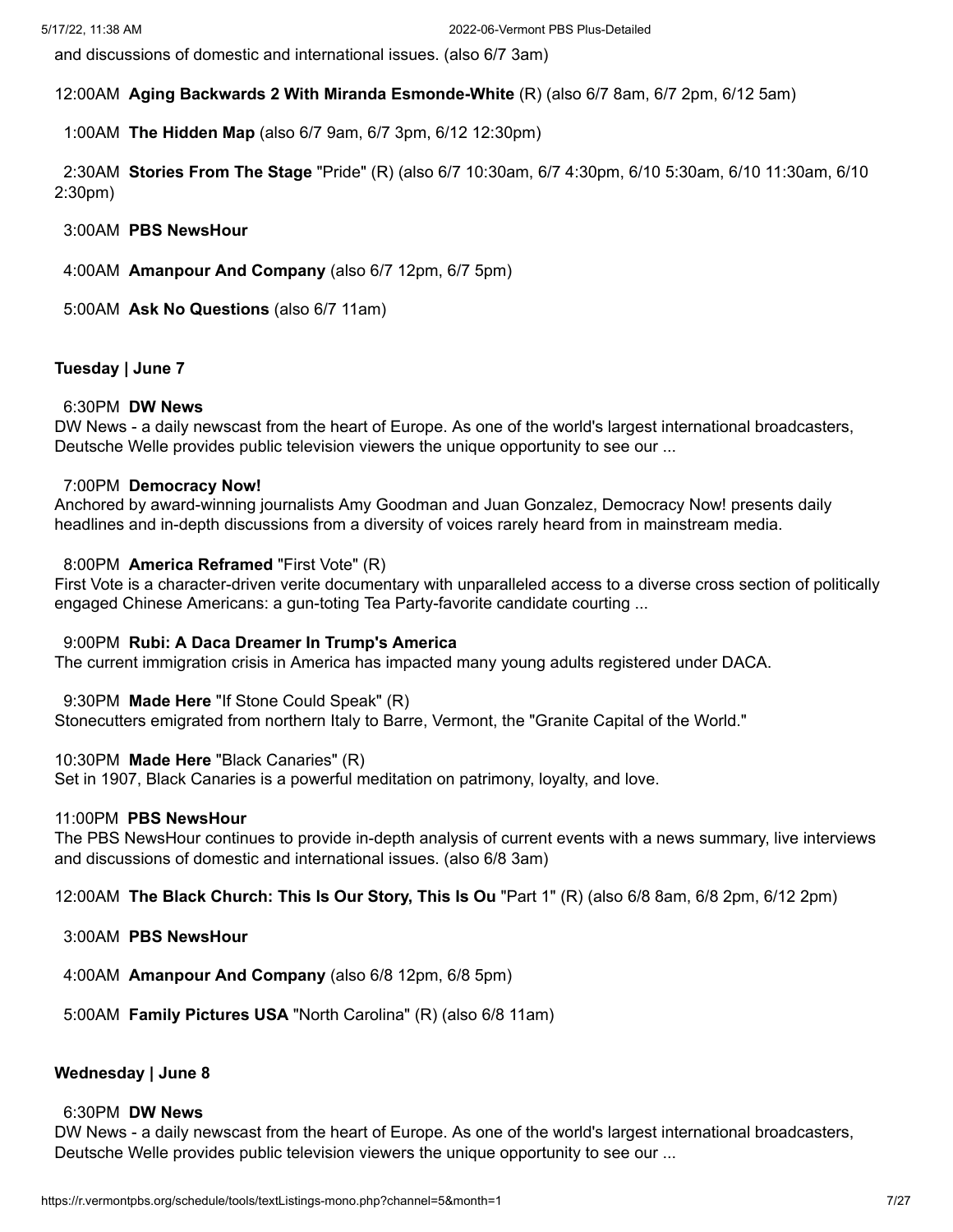# 7:00PM **Democracy Now!**

Anchored by award-winning journalists Amy Goodman and Juan Gonzalez, Democracy Now! presents daily headlines and in-depth discussions from a diversity of voices rarely heard from in mainstream media.

# 8:00PM **Magic Moments: The Best Of 50s Pop (My Music Pr** (R)

MY MUSIC Presents MAGIC MOMENTS - The Best of '50s Pop Hosted by Pat Boone and Phyllis McGuire of the McGuire Sisters.

10:30PM **The World Of Wisdom & Wonder** (R)

# 11:00PM **PBS NewsHour**

The PBS NewsHour continues to provide in-depth analysis of current events with a news summary, live interviews and discussions of domestic and international issues. (also 6/9 3am)

12:00AM **The Black Church: This Is Our Story, This Is Ou** "Part 2" (R) (also 6/9 8am, 6/9 2pm)

# 3:00AM **PBS NewsHour**

4:00AM **Amanpour And Company** (also 6/9 12pm, 6/9 5pm)

5:00AM **Family Pictures USA** "Detroit" (R) (also 6/9 11am)

# **Thursday | June 9**

# 6:30PM **DW News**

DW News - a daily newscast from the heart of Europe. As one of the world's largest international broadcasters, Deutsche Welle provides public television viewers the unique opportunity to see our ...

# 7:00PM **Democracy Now!**

Anchored by award-winning journalists Amy Goodman and Juan Gonzalez, Democracy Now! presents daily headlines and in-depth discussions from a diversity of voices rarely heard from in mainstream media.

8:00PM **Outdoor Journal** "Tenkara, Dead Creek Days, Trail Cutting & Backcountry Skiers" (R) This week we'll try fly fishing the Tenkara way, join Dead Creek Day in Addison to learn a whole host of skills, see how backcountry skiers are helping with prescribed cutting on National Forest land, and join citizen scientists as they plant native plants to improve water quality.

# 8:30PM **Rural Free Delivery** "1890s Farm Life/Restoring Barns/Willem Lange" (R)

Hartland Elementary School students experience a day in the life of an 1890s farm family at the Billings Farm and Museum in Woodstock. Also, restoring 18th-century barns, with Richard Babcock in Pittstown, N.Y., and Jan Lewandoski and Jim Feinson in Richmond, Vt. Willem Lange tells a story.

# 9:00PM **From The Archives: Points North** "Gunslingers/Sawmill/Giancola" (R)

The 1997 annual July gathering of the Single-Action Shooting Society in Marshfield, Vt.; a visit to the Garland Mill, a water-powered sawmill, in Lancaster, N.H.; and an interview with filmmaker David Giancola of Rutland, Vt.

# 9:30PM **From The Archives: Crossroads** "Brewed In Vermont" (R)

Visit several Vermont micro-breweries, the latest phenomenon to emerge from the upsurge in demand for highquality, limited-production beers and ales.

# 10:00PM **From The Archives: Venturing** "The Personal Side" (R)

Growing businesses require a tremendous dedication of time. Some challenges involved in balancing work and family, functioning effectively with a partner and working in a family business.

# 10:30PM **From The Archives: Guest Of The House** "Nancy Beaven" (R)

The musical versatility of Burlington singer/songwriter Nancy Beaven is featured in this performance. Ms. Beaven sings a mix of original and other songs including "I Go Walkin," "Dweller on the ...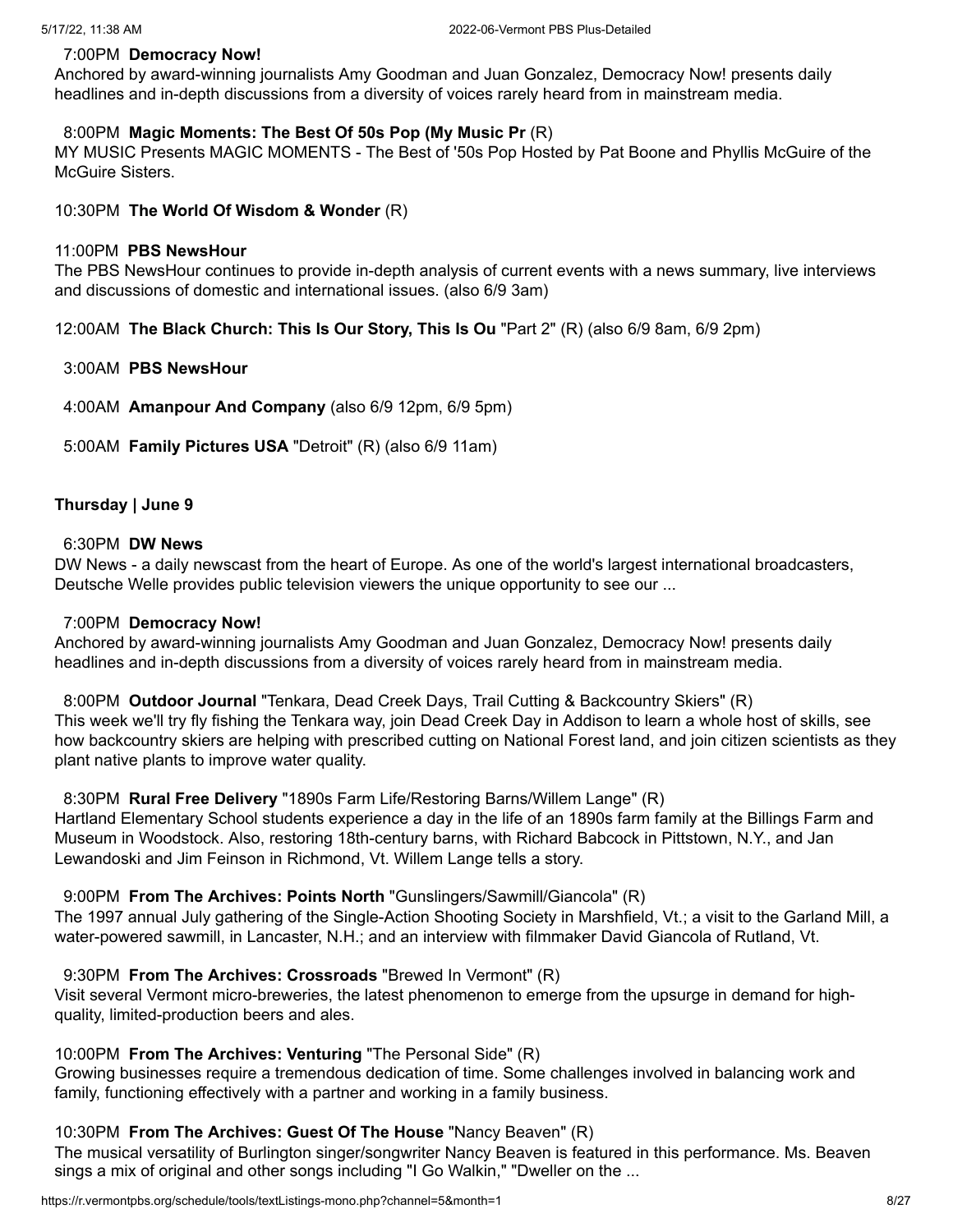#### 11:00PM **PBS NewsHour**

The PBS NewsHour continues to provide in-depth analysis of current events with a news summary, live interviews and discussions of domestic and international issues. (also 6/10 3am)

12:00AM **America Reframed** "The Hand That Feeds" (R) (also 6/10 8am, 6/10 3pm, 6/11 10pm, 6/12 9am, 6/14 8pm)

- 1:30AM **Our American Family: The Barreras** (R) (also 6/10 9:30am, 6/10 4:30pm, 6/12 10:30am)
- 2:00AM **Feel Better With Pressure Point Therapy** (R) (also 6/10 10am, 6/13 3am, 6/13 11am, 6/15 10pm)
- 3:00AM **PBS NewsHour**
- 4:00AM **Amanpour And Company** (also 6/10 12pm, 6/10 5pm)
- 5:00AM **POV Shorts** "Dreaming Life" (also 6/10 11am, 6/10 2pm)
- 5:30AM **Stories From The Stage** "Pride" (R) (also 6/10 11:30am, 6/10 2:30pm)

## **Friday | June 10**

#### 6:30PM **DW News**

DW News - a daily newscast from the heart of Europe. As one of the world's largest international broadcasters, Deutsche Welle provides public television viewers the unique opportunity to see our ...

#### 7:00PM **Democracy Now!**

Anchored by award-winning journalists Amy Goodman and Juan Gonzalez, Democracy Now! presents daily headlines and in-depth discussions from a diversity of voices rarely heard from in mainstream media.

#### 8:00PM **History With David Rubenstein** "Henry Louis Gates Jr." (R)

The storied filmmaker, literary scholar, journalist, cultural critic, and institution builder discusses his incredible career in history and media, and the importance of continuing to develop how we ...

#### 8:30PM **Firing Line With Margaret Hoover**

Join author, activist and political commentator Margaret Hoover for a public affairs talk show that delivers a civil and engaging contest of ideas among the brightest minds and freshest voices from ...

#### 9:00PM **Margaret: The Rebel Princess** "Part One" (R)

Discover how Princess Margaret's life and loves redefined society's image of the modern princess.

#### 10:00PM **Margaret: The Rebel Princess** "Part Two" (R)

Peek in on Princess Margaret and Antony Armstrong-Jones at the start of their married life

#### 11:00PM **PBS NewsHour**

The PBS NewsHour continues to provide in-depth analysis of current events with a news summary, live interviews and discussions of domestic and international issues. (also 6/11 3am)

12:00AM **Nova** "Nova Universe Revealed: Milky Way" (also 6/11 8am, 6/11 2pm)

#### 1:30AM **Betty White: First Lady Of Television** (also 6/11 9:30am, 6/11 3:30pm)

#### 3:00AM **PBS NewsHour**

4:00AM **Amanpour And Company** (also 6/13 12pm, 6/13 5pm)

# 5:00AM **Aging Backwards 3 With Miranda Esmonde-White** (R)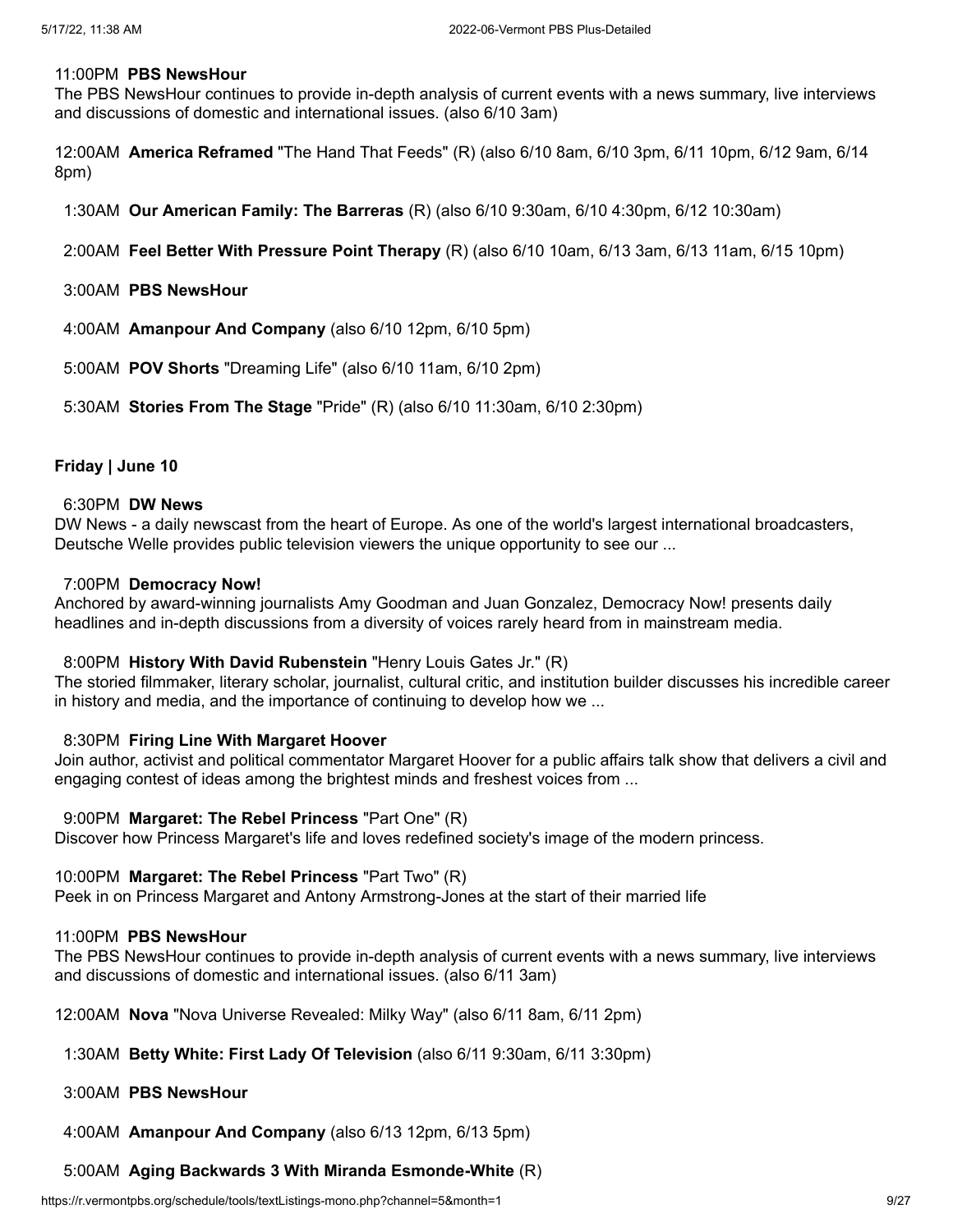# **Saturday | June 11**

6:00AM **Second Opinion** "Atrial Fibrillation" (R) (also 6/11 11:30am, 6/16 1:30pm)

6:30AM **Consuelo Mack Wealthtrack** (also 6/11 11am, 6/14 1pm)

7:00AM **To The Contrary With Bonnie Erbe** (also 6/12 6:30am, 6/15 1pm)

7:30AM **Washington Week** (also 6/12 7am)

8:00AM **Nova** "Nova Universe Revealed: Milky Way" (also 6/11 2pm)

9:30AM **Betty White: First Lady Of Television** (also 6/11 3:30pm)

11:00AM **Consuelo Mack Wealthtrack** (also 6/14 1pm)

11:30AM **Second Opinion** "Atrial Fibrillation" (R) (also 6/16 1:30pm)

12:00PM **Ella Fitzgerald: Just One Of Those Things** (R) (also 6/13 4am)

2:00PM **Nova** "Nova Universe Revealed: Milky Way"

PBS' premier science series helps viewers of all ages explore the science behind the headlines. Along the way, NOVA programs demystify science and technology and highlight the people involved in ...

### 3:30PM **Betty White: First Lady Of Television**

Betty White's life and career is showcased, featuring a behind the scenes look at her acting work.

## 5:00PM **The Legacy List With Matt Paxton** "Life's A Beach" (R)

Matt's help a couple downsize their Virginia Beach home and get the property ready for sale.

6:00PM **Antiques Roadshow** "Green Bay, Hour One" (R)

Highlights include a 1967 Green Bay Packers "Ice Bowl" sign and an 1849-1850 Gold Rush diary.

7:00PM **Finding Your Roots** "Hollywood Royalty" (R)

Actors Isabella Rossellini, Anjelica Huston and Mia Farrow explore their family histories.

8:00PM **American Veteran** "The Mission" (R)

Veterans' stories showcase the raw impact of military life. Senator Tammy Duckworth hosts

### 9:00PM **Icon: Music Through The Lens** "On Camera" (R)

Discover some of music photography's greatest names and learn what factors define an iconic image.

10:00PM **America Reframed** "The Hand That Feeds" (R)

At a popular bakery cafe, residents of New York's Upper East Side get bagels and coffee served with a smile 24 hours a day. But behind the scenes, undocumented immigrant workers face sub-legal wages, ... (also 6/12 9am, 6/14 8pm)

### 11:30PM **Getting Dot Older**

Host Roberto Mighty interviews Baby Boomers including a drummer, a rancher and a rower.

12:00AM **Benjamin Franklin** "Join Or Die (1706-1774)" (also 6/22 8pm)

2:30AM **Benjamin Franklin** "An American (1775-1790)" (also 6/29 8pm)

5:00AM **Aging Backwards 2 With Miranda Esmonde-White** (R)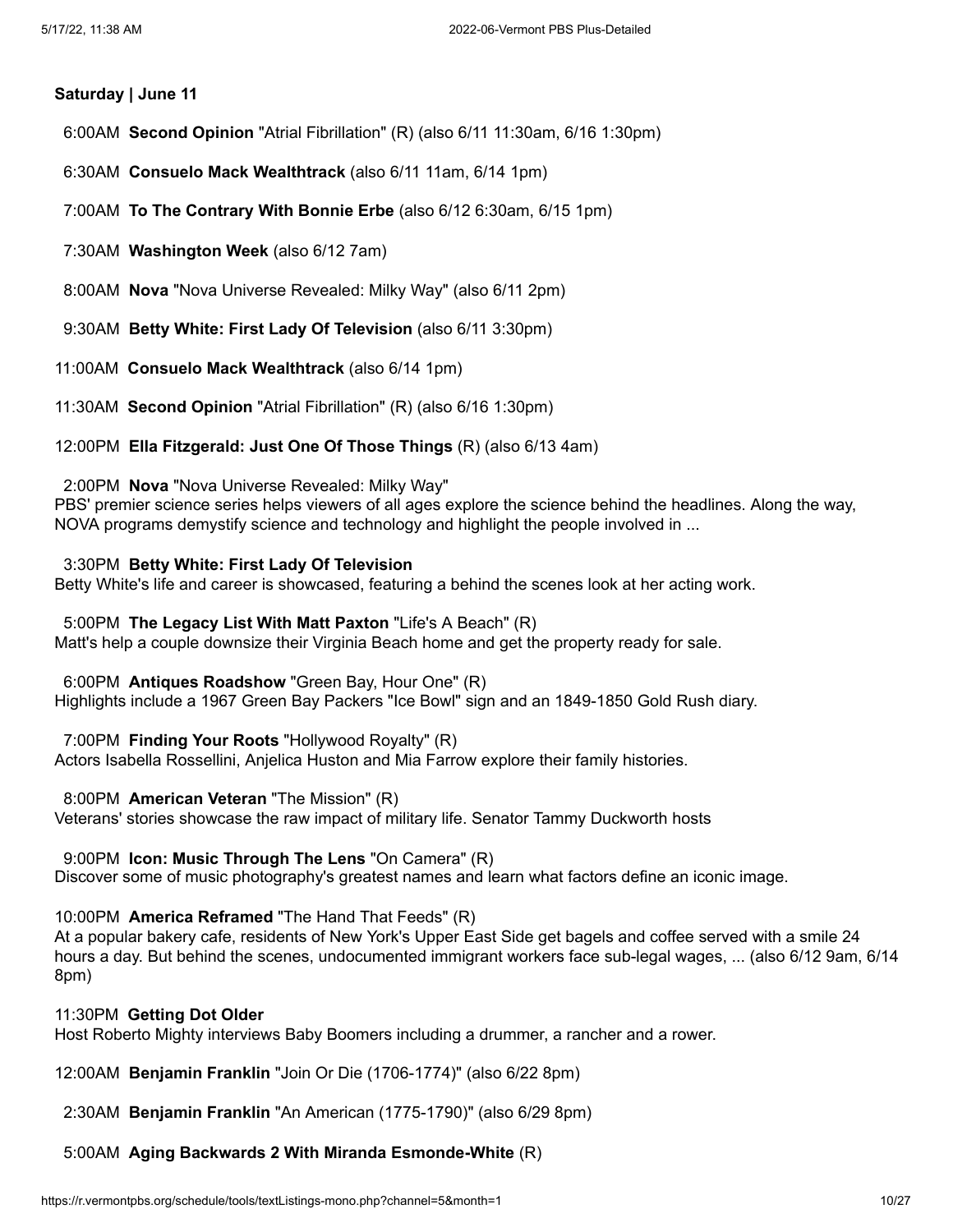#### **Sunday | June 12**

- 6:00AM **On Story** "A Conversation With Dave Callaham"
- 6:30AM **To The Contrary With Bonnie Erbe** (also 6/15 1pm)
- 7:00AM **Washington Week**
- 7:30AM **The Open Mind** "Incarceration And Injustice" (also 6/13 1:30pm)
- 8:00AM **Dw Focus On Europe**
- 8:30AM **Dw Global 3000** (also 6/17 6:30am, 6/17 1:30pm)
- 9:00AM **America Reframed** "The Hand That Feeds" (R) (also 6/14 8pm)
- 10:30AM **Our American Family: The Barreras** (R)
- 11:00AM **The Chavis Chronicles** (R)
- 11:30AM **Laura Flanders Show**
- 12:00PM **Articulate With Jim Cotter** "From Prodigies To Paragons" (R)

#### 12:30PM **The Hidden Map**

2:00PM **The Black Church: This Is Our Story, This Is Ou** "Part 1" (R) The roots of African American religion, beginning with the trans-Atlantic slave trade, are explored.

5:00PM **Weekends With Yankee** "Back To Our Roots" (R) Richard Wiese and award-winning chef Michel Nischan visit a hydroponic farm in Hamden, Connecticut.

5:30PM **Modern Pioneering With Georgia Pellegrini** "Artisans Of Charleston" (R) Georgia is in Charleston, South Carolina where she is preparing a dinner at historic Fenwick Hall.

6:00PM **Nature** "American Horses" The history of the uniquely American horse breeds that helped shape our nation is showcased.

7:30PM **Rick Steves Island Hopping Europe** (R) Rick Steves explores Malta, Capri, Orkney and Skye, four of Europe's most intriguing islands. (also 6/22 10:30pm)

8:00PM **Great Performances at The Met** "Diana Damrau & Joseph Calleja In Concert" (R) The soprano-tenor pair perform popular arias and duets from the Royal Palace of Caserta, Italy, including works by Verdi, Bizet, Rossini and others.

9:00PM **Great Performances at The Met** "Sondra Radvanovsky & Piotr Beczala In Concert" (R) From the historic Stadthalle in Wuppertal, Germany, recorded in January, this world-famous soprano-tenor pair perform arias and duets from some of their many performances at the Met including ...

# 10:00PM **Classical Tahoe**

A Vivaldi Bassoon Concerto and more performances from the shore of Lake Tahoe are featured.

11:00PM **Song Of The Mountains** "The Fiddle Scene / Emisunshine & The Rain" The Fiddle Scene / EmiSunshine & the Rain.

12:00AM **Nature** "Equus: Story Of The Horse: Chasing The Wind" (R) (also 6/13 8am, 6/13 2pm)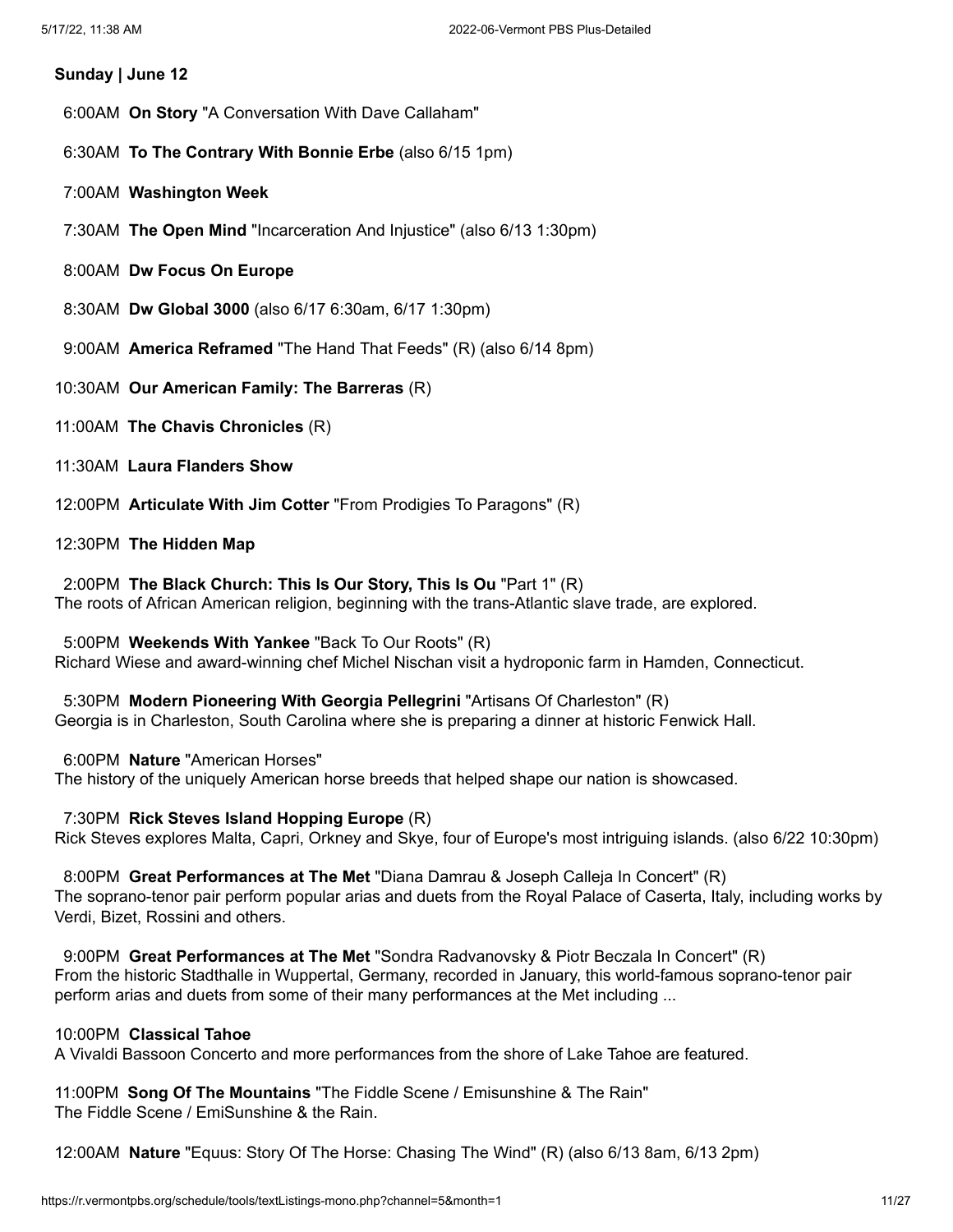1:30AM **Italy Made With Love** (also 6/13 9:30am, 6/13 3:30pm)

3:00AM **Feel Better With Pressure Point Therapy** (R) (also 6/13 11am, 6/15 10pm)

# 4:00AM **Ella Fitzgerald: Just One Of Those Things** (R)

# **Monday | June 13**

## 6:30PM **DW News**

DW News - a daily newscast from the heart of Europe. As one of the world's largest international broadcasters, Deutsche Welle provides public television viewers the unique opportunity to see our ...

# 7:00PM **Democracy Now!**

Anchored by award-winning journalists Amy Goodman and Juan Gonzalez, Democracy Now! presents daily headlines and in-depth discussions from a diversity of voices rarely heard from in mainstream media.

# 8:00PM **Vermont This Week**

Since 1982 Vermont This Week has been our signature public affairs series. Each week moderator Stewart Ledbetter is joined by three of Vermont's most insightful journalists to discuss not only ...

# 8:30PM **Profile** "Gretchen Morse" (R)

Fran Stoddard interviews Gretchen Morse, executive director of United Way of Chittenden County, former Vermont legislator and state secretary of the Agency of Human Services.

9:00PM **Made Here** "The X Factor: Women In New England Politics" (R) The X Factor looks at New England's trailblazing women politicians.

10:01PM **Made Here** "Summoned: Frances Perkins Gilman & General Welfare" (R) The life of Frances Perkins, the first woman appointed to a U.S. Presidential cabinet, is explored.

# 11:00PM **PBS NewsHour**

The PBS NewsHour continues to provide in-depth analysis of current events with a news summary, live interviews and discussions of domestic and international issues. (also 6/14 3am)

12:00AM **Pacific Heartbeat** "Leitis In Waiting" (R) (also 6/14 8am, 6/19 4am)

1:00AM **AfroPop: The Ultimate Cultural Exchange** "Mama Gloria" (R) (also 6/14 9am, 6/19 5am)

2:00AM **The Future Of America's Past** "Red Chicago" (R) (also 6/14 10am, 6/17 5am, 6/17 11am, 6/17 2pm)

2:30AM **Stories From The Stage** "Unfamiliar" (also 6/14 10:30am, 6/17 5:30am, 6/17 11:30am, 6/17 2:30pm, 6/18 1:30pm)

3:00AM **PBS NewsHour**

4:00AM **Amanpour And Company** (also 6/14 12pm, 6/14 5pm)

5:00AM **In Their Own Words** "Queen Elizabeth II" (R) (also 6/14 11am)

### **Tuesday | June 14**

### 6:30PM **DW News**

DW News - a daily newscast from the heart of Europe. As one of the world's largest international broadcasters, Deutsche Welle provides public television viewers the unique opportunity to see our ...

# 7:00PM **Democracy Now!**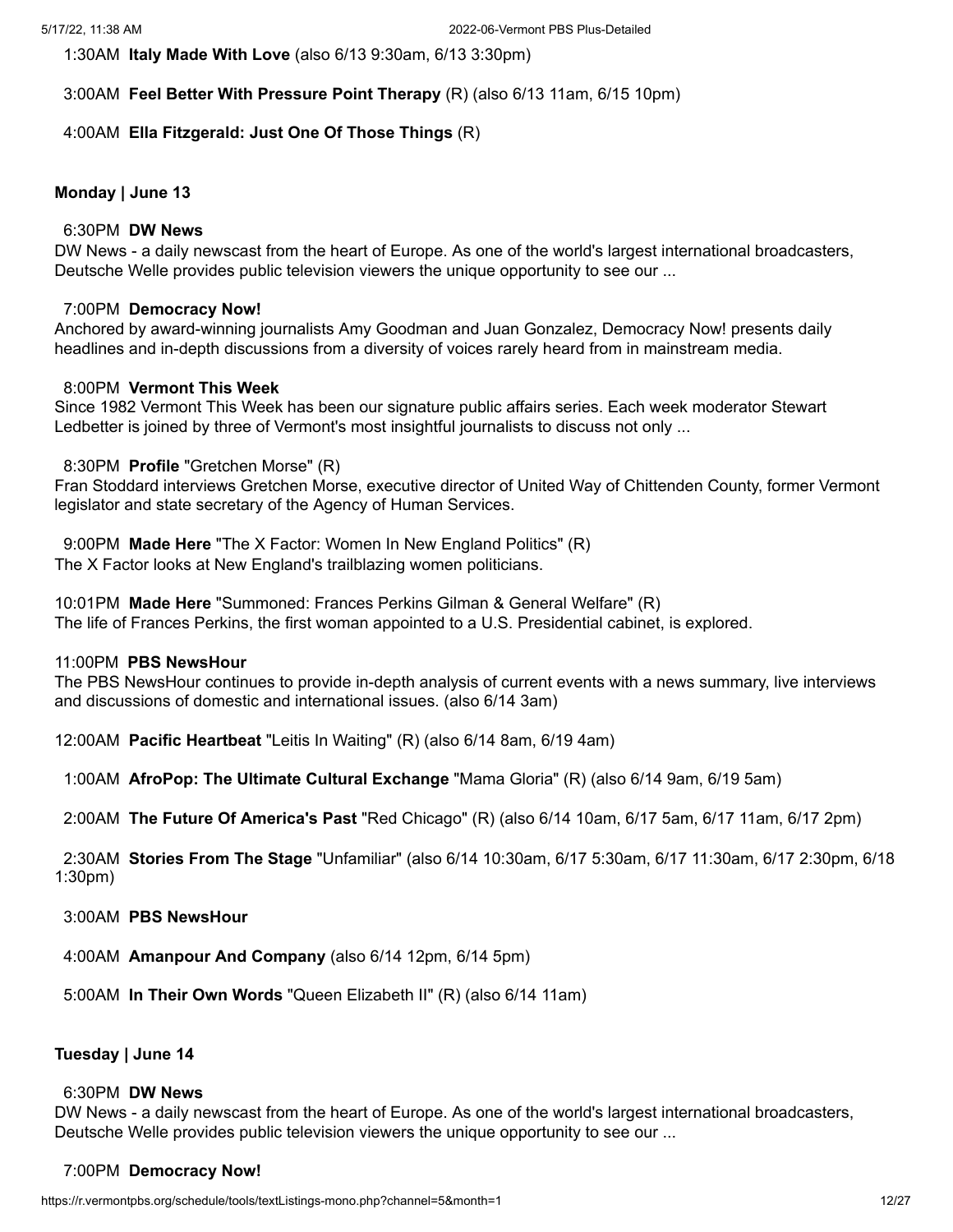Anchored by award-winning journalists Amy Goodman and Juan Gonzalez, Democracy Now! presents daily headlines and in-depth discussions from a diversity of voices rarely heard from in mainstream media.

### 8:00PM **America Reframed** "The Hand That Feeds" (R)

At a popular bakery cafe, residents of New York's Upper East Side get bagels and coffee served with a smile 24 hours a day. But behind the scenes, undocumented immigrant workers face sub-legal wages, ...

9:30PM **Made Here** "Voices From The Barrens: Native People, Blueberrie" (R) Indigenous People in Maine struggle to balance hand-raked blueberry harvest with world market.

#### 10:30PM **Made Here** "Raising Ali" (R)

Learn the history behind the famous Ali / Liston fight in Lewiston, ME

## 11:00PM **PBS NewsHour**

The PBS NewsHour continues to provide in-depth analysis of current events with a news summary, live interviews and discussions of domestic and international issues. (also 6/15 3am)

12:00AM **Nova** "Dead Sea Scroll Detectives" (R) (also 6/15 8am)

1:00AM **Independent Lens** "Cured" (R) (also 6/15 9am)

2:00AM **Amazing Human Body** "Grow" (R) (also 6/15 10am, 6/18 5am, 6/21 5am, 6/21 11am)

- 3:00AM **PBS NewsHour**
- 4:00AM **Amanpour And Company** (also 6/15 12pm, 6/15 5pm)
- 5:00AM **In Their Own Words** "Muhammad Ali" (R) (also 6/15 11am)

### **Wednesday | June 15**

#### 6:30PM **DW News**

DW News - a daily newscast from the heart of Europe. As one of the world's largest international broadcasters, Deutsche Welle provides public television viewers the unique opportunity to see our ...

### 7:00PM **Democracy Now!**

Anchored by award-winning journalists Amy Goodman and Juan Gonzalez, Democracy Now! presents daily headlines and in-depth discussions from a diversity of voices rarely heard from in mainstream media.

#### 8:00PM **Slavery By Another Name**

Reveals the interlocking forces that enabled "neoslavery" to begin and persist from 1865 to 1945. (also 6/20 2am, 6/20 10am)

#### 10:00PM **Feel Better With Pressure Point Therapy** (R)

Dr. Michael Pinkus applies techniques involving ancient acupressure points to provide pain relief.

### 11:00PM **PBS NewsHour**

The PBS NewsHour continues to provide in-depth analysis of current events with a news summary, live interviews and discussions of domestic and international issues. (also 6/16 3am)

12:00AM **Independent Lens** "Made In Boise" (R) (also 6/16 8am, 6/18 12pm)

1:30AM **POV** "Pier Kids" (R) (also 6/16 9:30am)

#### 3:00AM **PBS NewsHour**

4:00AM **Amanpour And Company** (also 6/16 12pm, 6/16 5pm)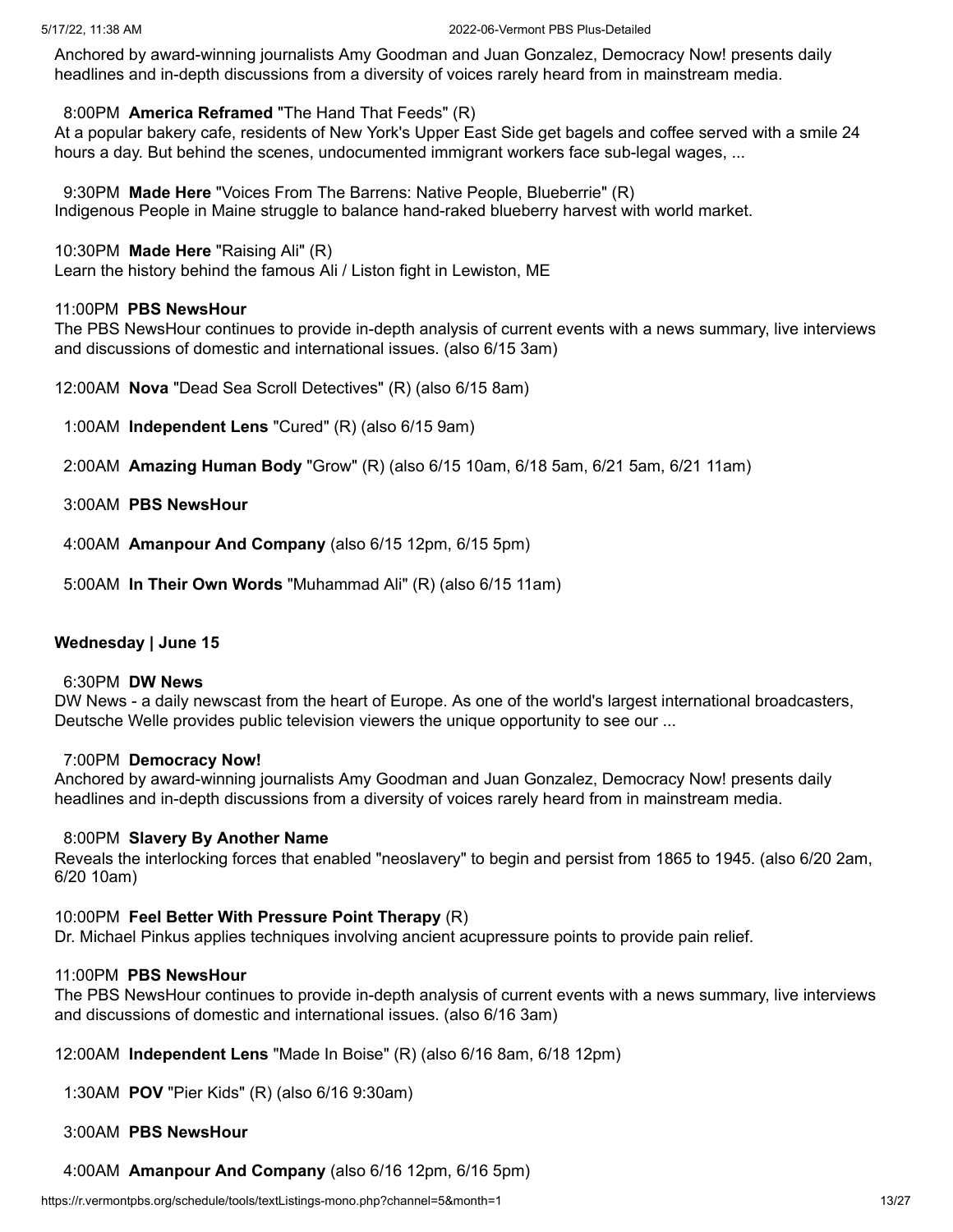# 5:00AM **In Their Own Words** "Jim Henson" (R) (also 6/16 11am)

# **Thursday | June 16**

#### 6:30PM **DW News**

DW News - a daily newscast from the heart of Europe. As one of the world's largest international broadcasters, Deutsche Welle provides public television viewers the unique opportunity to see our ...

#### 7:00PM **Democracy Now!**

Anchored by award-winning journalists Amy Goodman and Juan Gonzalez, Democracy Now! presents daily headlines and in-depth discussions from a diversity of voices rarely heard from in mainstream media.

8:00PM **Outdoor Journal** "Spring Mushrooms, Brook Trout, Peregrine Falcons" (R) Spring excursion for wild morels and brook trout; nesting peregrine falcons; health of bass in Lake St. Catherine.

#### 8:30PM **Rural Free Delivery** "4-H Rabbit Project/Cow Power/Trout" (R)

Raising rabbits, with the Kingdom County 4-H Club of Newport; inventive uses for cow manure at the Foster Brothers Farm in Middlebury; and tips on rearing trout, with Tom Dumont at the fish hatchery in Salisbury.

#### 9:00PM **From The Archives: Points North** "Precision/Lumberjacks/Slayton" (R)

A visit to the American Precision Museum in Windsor, Vt.; the University of New Hampshire Woodsmen Team scrimmage; and an interview with Tom Slayton, editor of Vermont Life magazine.

#### 9:30PM **From The Archives: Crossroads** "Conti" (R)

Through interviews, a visit to Conti's home, and the taping of a special concert recital at the Barre Opera House, this edition of Crossroads will take a look at the life and talent of Charles Conti.

### 10:00PM **From The Archives: Venturing** "The Innovators" (R)

Achieving success presents its own challenges. Founders discuss ways of keeping entrepreneurial energy alive as their companies mature.

### 10:30PM **From The Archives: Guest Of The House** "Craftsbury Chamber Players" (R)

A Double Piano performance of Bach and Mozart by two members of the Craftsbury Chamber Players is featured in this program. Works include "Jesu Joy of Man's Desiring" by J.S. Bach, and the "Sonata ...

### 11:00PM **PBS NewsHour**

The PBS NewsHour continues to provide in-depth analysis of current events with a news summary, live interviews and discussions of domestic and international issues. (also 6/17 3am)

12:00AM **America Reframed** "Broken Heart Land" (R) (also 6/17 8am, 6/17 3pm, 6/18 10pm, 6/19 2am, 6/19 9am, 6/21 8pm)

1:30AM **Murder In Montrose: The Paul Broussard Legacy** (also 6/17 9:30am, 6/17 4:30pm, 6/19 3:30am, 6/19 10:30am)

2:00AM **Speaking Grief** (R) (also 6/17 10am)

- 3:00AM **PBS NewsHour**
- 4:00AM **Amanpour And Company** (also 6/17 12pm, 6/17 5pm)
- 5:00AM **The Future Of America's Past** "Red Chicago" (R) (also 6/17 11am, 6/17 2pm)
- 5:30AM **Stories From The Stage** "Unfamiliar" (also 6/17 11:30am, 6/17 2:30pm, 6/18 1:30pm)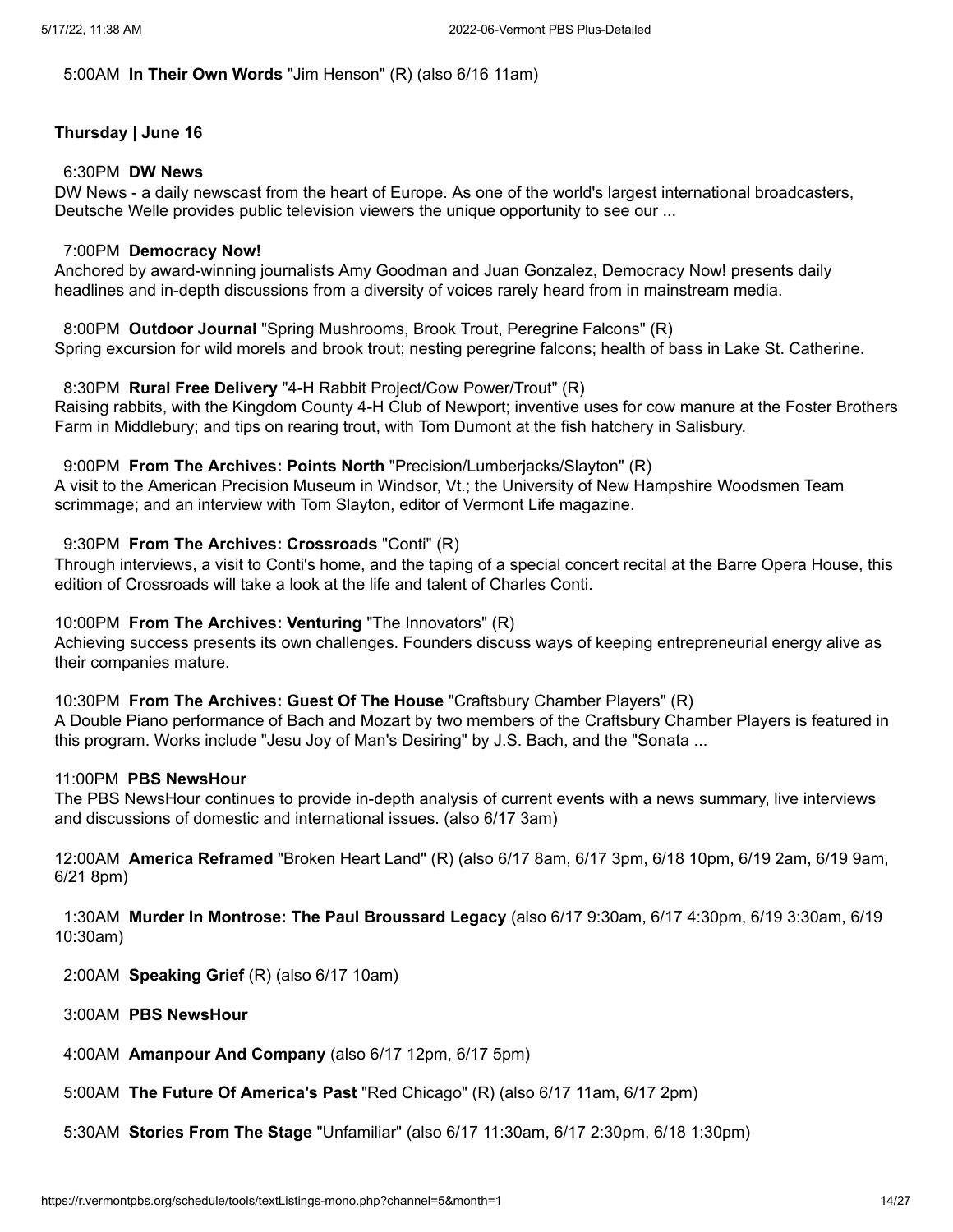### **Friday | June 17**

#### 6:30PM **DW News**

DW News - a daily newscast from the heart of Europe. As one of the world's largest international broadcasters, Deutsche Welle provides public television viewers the unique opportunity to see our ...

### 7:00PM **Democracy Now!**

Anchored by award-winning journalists Amy Goodman and Juan Gonzalez, Democracy Now! presents daily headlines and in-depth discussions from a diversity of voices rarely heard from in mainstream media.

#### 8:00PM **History With David Rubenstein** "Bhu Srinivasan" (R)

Entrepreneur and author Bhu Srinivasan explores the surprising intersections of democracy and capitalism throughout history, from the days of the Mayflower and Virginia Company through Silicon Valley ...

#### 8:30PM **Firing Line With Margaret Hoover**

Join author, activist and political commentator Margaret Hoover for a public affairs talk show that delivers a civil and engaging contest of ideas among the brightest minds and freshest voices from ... (also 6/19 2:30pm)

#### 9:00PM **Great Performances at The Met** "Rigoletto"

Enjoy baritone Quinn Kelsey in the title role of Verdi's timeless tragedy reset in 1920s Europe.

#### 11:30PM **PBS NewsHour**

The PBS NewsHour continues to provide in-depth analysis of current events with a news summary, live interviews and discussions of domestic and international issues. (also 6/18 3am)

- 12:30AM **Jam** (R)
- 1:00AM **American Masters** "Brian Wilson: Long Promised Road" (also 6/18 9am, 6/18 3pm)
- 2:30AM **POV Shorts** "Post Colonial Queer" (R) (also 6/18 10:30am, 6/18 4:30pm)
- 3:00AM **PBS NewsHour**
- 4:00AM **Amanpour And Company** (also 6/20 12pm, 6/20 5pm)
- 5:00AM **Amazing Human Body** "Grow" (R) (also 6/21 5am, 6/21 11am)

### **Saturday | June 18**

- 6:00AM **Second Opinion** "Eating Disorders" (R) (also 6/18 11:30am, 6/23 1:30pm)
- 6:30AM **Consuelo Mack Wealthtrack** (also 6/18 11am, 6/21 1pm)
- 7:00AM **To The Contrary With Bonnie Erbe** (also 6/19 6:30am, 6/19 2pm, 6/22 1pm)
- 7:30AM **Washington Week** (also 6/19 7am)
- 8:00AM **Charley Pride: American Masters** (R) (also 6/18 2pm, 6/23 5am, 6/23 11am)
- 9:00AM **American Masters** "Brian Wilson: Long Promised Road" (also 6/18 3pm)
- 10:30AM **POV Shorts** "Post Colonial Queer" (R) (also 6/18 4:30pm)
- 11:00AM **Consuelo Mack Wealthtrack** (also 6/21 1pm)
- 11:30AM **Second Opinion** "Eating Disorders" (R) (also 6/23 1:30pm)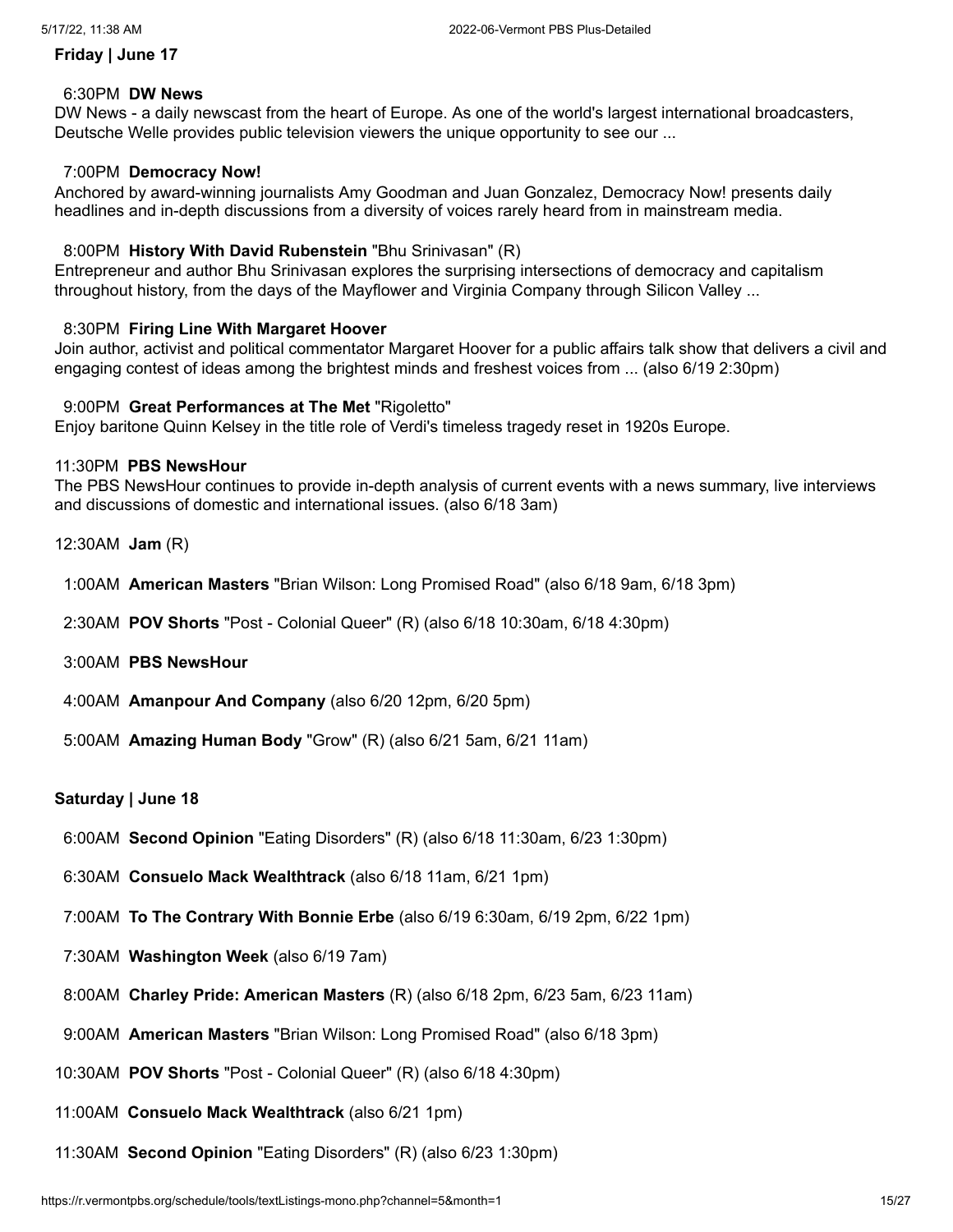# 12:00PM **Independent Lens** "Made In Boise" (R)

# 1:30PM **Stories From The Stage** "Unfamiliar"

Explore the art of storytelling through interviews with the storytellers talking about their craft, their on-stage performances, and comments and stories from the audience. Theresa Okokon and Wes ...

# 2:00PM **Charley Pride: American Masters** (R)

The life of Charley Pride sheds light on the complicated history of the American South and its music. (also 6/23 5am, 6/23 11am)

## 3:00PM **American Masters** "Brian Wilson: Long Promised Road"

AMERICAN MASTERS is an ongoing series of award-winning primetime specials examining the lives, works, and creative processes of our most outstanding cultural artists. Created in 1984 by Susan Lacy ...

# 4:30PM **POV Shorts** "Post - Colonial Queer" (R)

A young gay man from Ghana struggles to reconcile his love for his mother with his sexuality.

# 5:00PM **The Legacy List With Matt Paxton** "A Coach's Life" (R)

Matt and his team help a family go through boxes of memories and find long-lost family keepsakes.

# 6:00PM **Antiques Roadshow** "Green Bay, Hour Three" (R)

Discover Green Bay treasures including a Belle Epoque diamond necklace and 1954 baseball cards.

# 7:00PM **Finding Your Roots** "This Land Is My Land" (R)

Henry Louis Gates Jr. reveals the unexpected family trees of Queen Latifah and actor Jeffrey Wright. (also 6/20 1am, 6/20 9am)

8:00PM **American Veteran** "The Return" (R)

The road back to civilian life is often challenging for veterans. Activist Wes Studi hosts.

### 9:00PM **Icon: Music Through The Lens** "On The Road" (R)

Stories of the photographers who travelled with bands to capture the magic of live music are shared.

### 10:00PM **America Reframed** "Broken Heart Land" (R)

On an early autumn afternoon, in his parent's ranch in Norman, Oklahoma, gay teen Zack Harrington killed himself with a gunshot to the head. One week earlier, Zack attended a local city council ... (also 6/19 2am, 6/19 9am, 6/21 8pm)

### 11:30PM **Getting Dot Older**

Host Roberto Mighty interviews Baby Boomers including a restaurateur, a skater and a yoga teacher.

12:00AM **Family Pictures USA** "Southwest Florida" (R) (also 6/22 5am, 6/22 11am)

- 1:00AM **POV** "Out In The Night" (R)
- 2:00AM **America Reframed** "Broken Heart Land" (R) (also 6/19 9am, 6/21 8pm)
- 3:30AM **Murder In Montrose: The Paul Broussard Legacy** (also 6/19 10:30am)
- 4:00AM **Pacific Heartbeat** "Leitis In Waiting" (R)
- 5:00AM **AfroPop: The Ultimate Cultural Exchange** "Mama Gloria" (R)

### **Sunday | June 19**

6:00AM **On Story** "Fact V. Fiction" (also 6/19 4:30pm)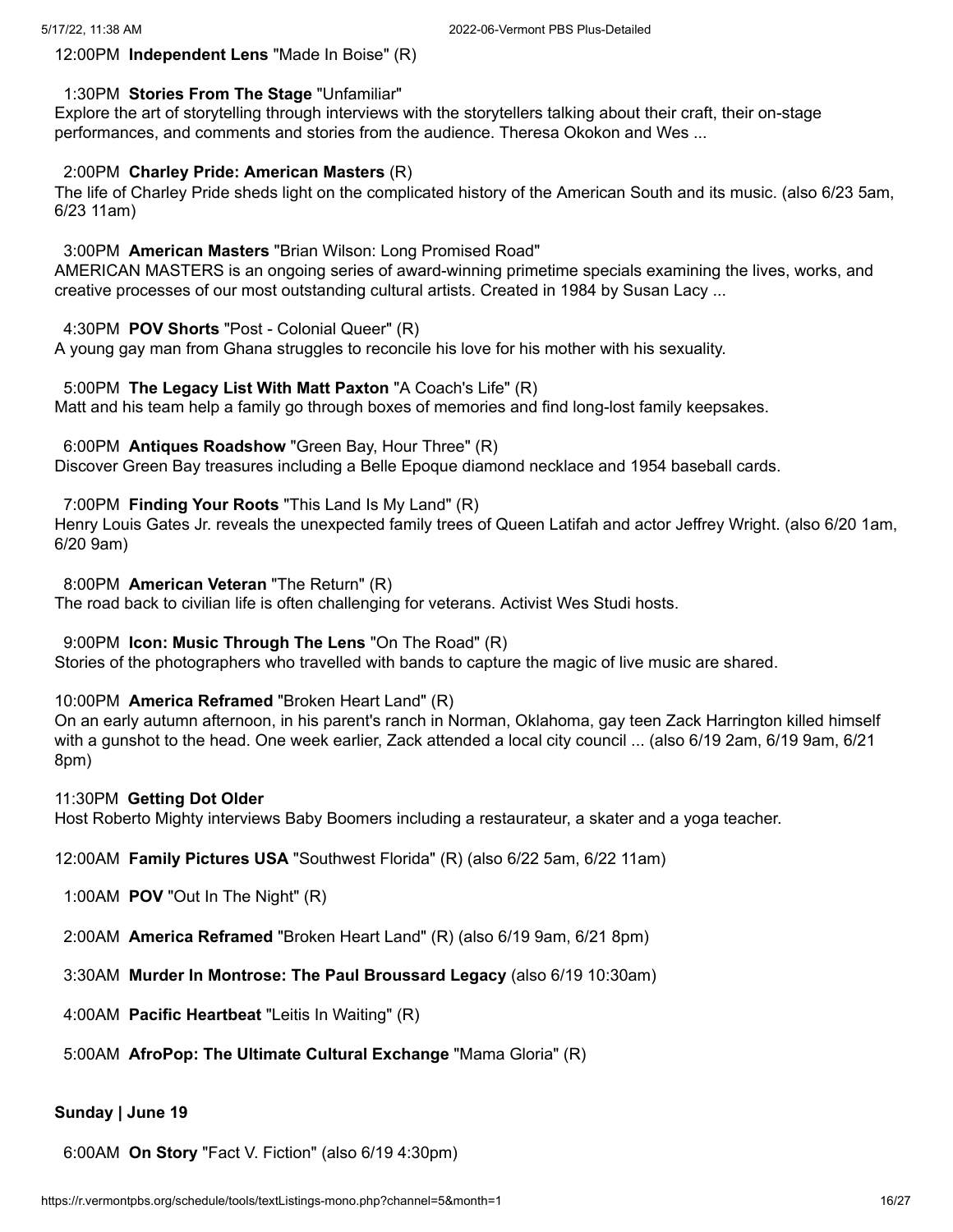6:30AM **To The Contrary With Bonnie Erbe** (also 6/19 2pm, 6/22 1pm)

# 7:00AM **Washington Week**

7:30AM **The Open Mind** "The Increasing Restrictions On The First Amendment" (also 6/19 3pm, 6/20 1:30pm)

8:00AM **Dw Focus On Europe**

8:30AM **Dw Global 3000** (also 6/19 4pm, 6/24 6:30am, 6/24 1:30pm)

- 9:00AM **America Reframed** "Broken Heart Land" (R) (also 6/21 8pm)
- 10:30AM **Murder In Montrose: The Paul Broussard Legacy**
- 11:00AM **The Chavis Chronicles** (R)
- 11:30AM **Laura Flanders Show**

12:00PM **Articulate With Jim Cotter** "Unremitting" (R)

12:30PM **L.a.: A Queer History** "Culture & Criminalization"

1:30PM **Start Up** "Oswald Service And Repair - Idaho Falls, Id" (R) Kevin Oswald transformed his family's auto repair business into a highly successful business.

# 2:00PM **To The Contrary With Bonnie Erbe**

This weekly news analysis program is the only woman-centered national news/talk show on television. Dedicated to the premise that women of all ethnic backgrounds and political persuasions are an ... (also 6/22 1pm)

# 2:30PM **Firing Line With Margaret Hoover**

Join author, activist and political commentator Margaret Hoover for a public affairs talk show that delivers a civil and engaging contest of ideas among the brightest minds and freshest voices from ...

3:00PM **The Open Mind** "The Increasing Restrictions On The First Amendment" Christopher Finan discusses bans of books and reproductive choice. (also 6/20 1:30pm)

### 3:30PM **Getting Dot Older**

Host Roberto Mighty interviews Baby Boomers, including a writer and a tailor.

### 4:00PM **Dw Global 3000**

Global 3000 is Deutsche Welle's weekly magazine that explores the intersection of global development and the environmental and social conditions of the diverse cultures of the world. In each program, ... (also 6/24 6:30am, 6/24 1:30pm)

### 4:30PM **On Story** "Fact V. Fiction"

Jihan Crowther and Zach Baylin discuss tackling real life events and how they translate on screen.

# 5:00PM **Weekends With Yankee** "Common Ground" (R)

Amy Traverso heads to Siena Farms in Sudbury, Massachusetts to experience the best fall produce.

# 5:30PM **Modern Pioneering With Georgia Pellegrini** "Traditions In Tuscany" (R)

Georgia visits Tuscany and goes truffle hunting, learns to make fresh pasta and how to taste wine.

### 6:00PM **Nature** "Wild Florida" (R)

A growing human population and abandoned exotic pets are threatening Florida's wild paradise. (also 6/20 12am, 6/20 8am)

# 7:00PM **Operation Maneater** "Crocodile" (R)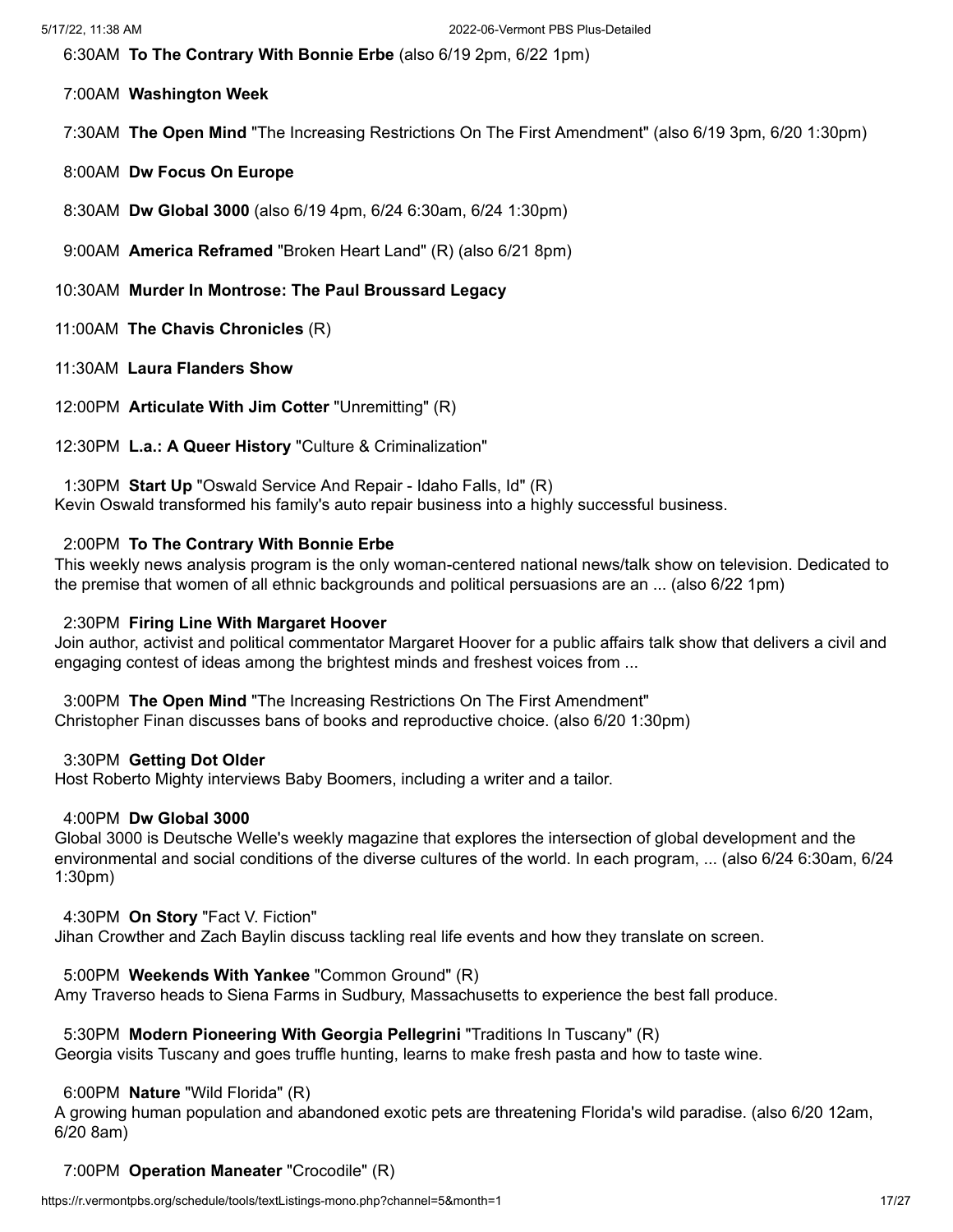Mark Evans visits Namibia's Chobe River, a place known as the croc attack capital of the world.

8:00PM **Great Performances at The Met** "Jonas Kaufmann In Concert" (R)

In a historic first for any major performing arts institution in this country or abroad, the Metropolitan Opera this season will transmit six of its Saturday matinee performances live in high ...

9:00PM **Great Performances at The Met** "Three Divas At Versailles" (R) Sopranos Ailyn Perez, Nadine Sierra and mezzo-soprano Isabel Leonard perform favorite arias.

# 10:00PM **All-Star Orchestra** (R)

All-Star Orchestra delivers "masterpieces for the masses," helping viewers enjoy, explore and experience the celebrated classical music of Beethoven, Stravinsky, Dvorak, Shostakovich, Tchaikovsky, ...

11:00PM **Song Of The Mountains** "Danny Paisley & The Southern Grass / Steve Thomas" Danny Paisley & the Southern Grass / Steve Thomas & the Time Machine.

12:00AM **Nature** "Wild Florida" (R) (also 6/20 8am)

1:00AM **Finding Your Roots** "This Land Is My Land" (R) (also 6/20 9am)

2:00AM **Slavery By Another Name** (R) (also 6/20 10am)

3:30AM **Training For Freedom** (also 6/20 11:30am, 6/21 2am, 6/21 10am, 6/24 5am, 6/24 11am, 6/24 2pm, 6/25 1:30pm)

4:00AM **History With David Rubenstein** "Joseph Ellis"

4:30AM **Tell Me More With Kelly Corrigan** "Robin Roberts"

5:00AM **Music For Life: The Story Of New Horizons**

# **Monday | June 20**

# 6:30PM **DW News**

DW News - a daily newscast from the heart of Europe. As one of the world's largest international broadcasters, Deutsche Welle provides public television viewers the unique opportunity to see our ...

# 7:00PM **Democracy Now!**

Anchored by award-winning journalists Amy Goodman and Juan Gonzalez, Democracy Now! presents daily headlines and in-depth discussions from a diversity of voices rarely heard from in mainstream media.

# 8:00PM **Vermont This Week**

Since 1982 Vermont This Week has been our signature public affairs series. Each week moderator Stewart Ledbetter is joined by three of Vermont's most insightful journalists to discuss not only ...

# 8:30PM **Profile** "Robin Lloyd" (R)

Fran Stoddard interviews Robin Lloyd of Burlington, Vt., activist, filmmaker, journalist, co-founder of the Peace and Justice Coalition and president of Toward Freedom.

# 9:00PM **Made Here** "One Town At A Time" (R)

A documentary film exploring Vermont's rural heritage through the 251 Club of Vermont.

# 11:00PM **PBS NewsHour**

The PBS NewsHour continues to provide in-depth analysis of current events with a news summary, live interviews and discussions of domestic and international issues. (also 6/21 3am)

12:00AM **Pacific Heartbeat** "Born This Way: Awa's Story And The Rogers" (R) (also 6/21 8am, 6/26 4am)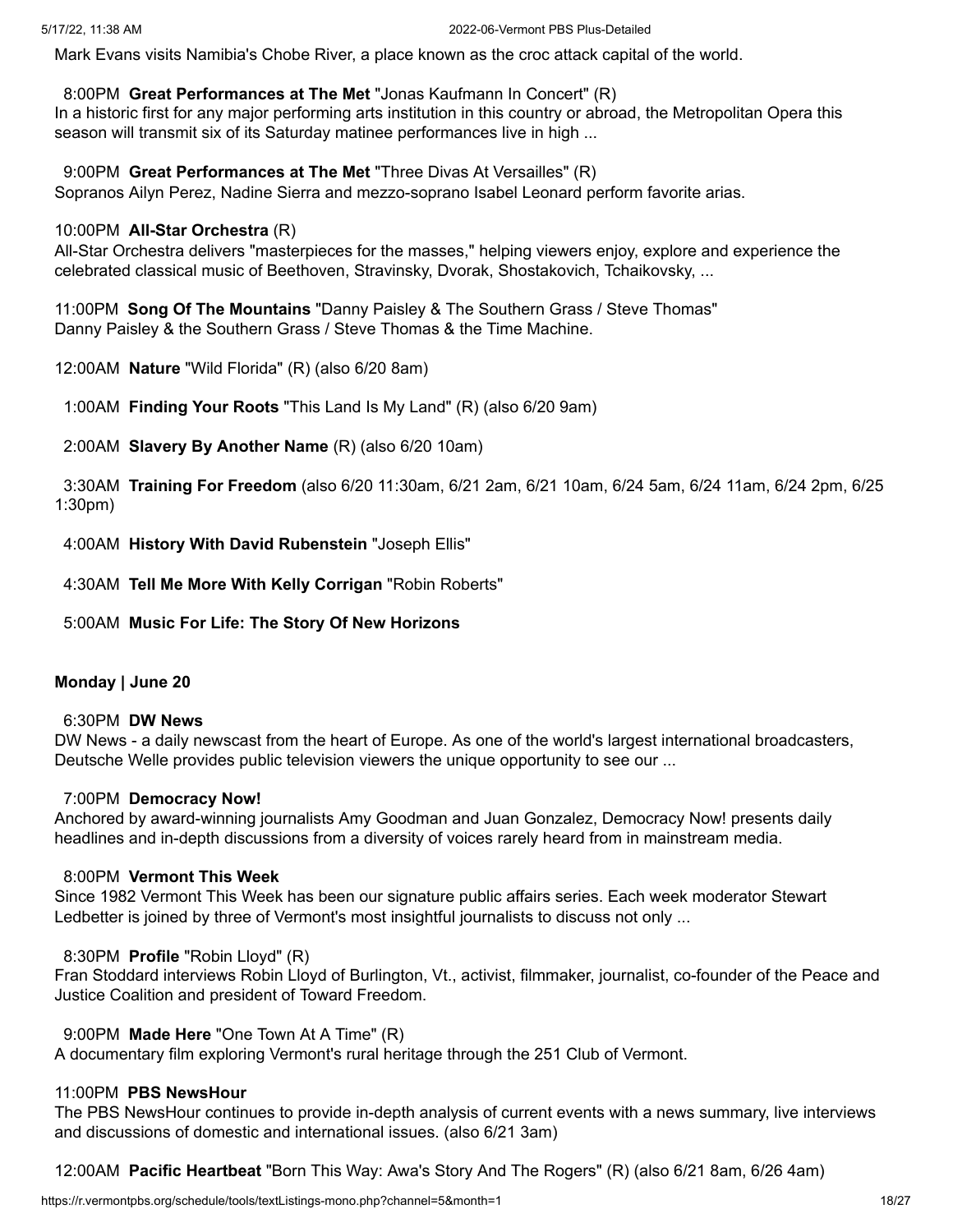1:00AM **Rosemary** (also 6/21 9am, 6/26 5am, 6/27 3am, 6/27 11am)

1:30AM **Becoming Johanna** (R) (also 6/21 9:30am, 6/26 5:30am, 6/27 3:30am, 6/27 11:30am)

2:00AM **Training For Freedom** (also 6/21 10am, 6/24 5am, 6/24 11am, 6/24 2pm, 6/25 1:30pm)

2:30AM **Stories From The Stage** "First Impressions" (R) (also 6/21 10:30am, 6/24 5:30am, 6/24 11:30am, 6/24 2:30pm)

3:00AM **PBS NewsHour**

4:00AM **Amanpour And Company** (also 6/21 12pm, 6/21 5pm)

5:00AM **Amazing Human Body** "Grow" (R) (also 6/21 11am)

### **Tuesday | June 21**

#### 6:30PM **DW News**

DW News - a daily newscast from the heart of Europe. As one of the world's largest international broadcasters, Deutsche Welle provides public television viewers the unique opportunity to see our ...

#### 7:00PM **Democracy Now!**

Anchored by award-winning journalists Amy Goodman and Juan Gonzalez, Democracy Now! presents daily headlines and in-depth discussions from a diversity of voices rarely heard from in mainstream media.

#### 8:00PM **America Reframed** "Broken Heart Land" (R)

On an early autumn afternoon, in his parent's ranch in Norman, Oklahoma, gay teen Zack Harrington killed himself with a gunshot to the head. One week earlier, Zack attended a local city council ...

#### 9:30PM **Made Here** "The State Of Marriage" (R)

The story of how legal legend Mary Bonauto partnered with Vermont lawyers Beth Robinson and Susan Murray in the struggle that built the foundation for the marriage equality movement. (also 6/27 9pm)

#### 11:00PM **PBS NewsHour**

The PBS NewsHour continues to provide in-depth analysis of current events with a news summary, live interviews and discussions of domestic and international issues. (also 6/22 3am)

12:00AM **Nova** "Polar Extremes" (R) (also 6/22 8am)

2:00AM **Amazing Human Body** "Survive" (R) (also 6/22 10am, 6/25 5am, 6/28 5am, 6/28 11am)

- 3:00AM **PBS NewsHour**
- 4:00AM **Amanpour And Company** (also 6/22 12pm, 6/22 5pm)
- 5:00AM **Family Pictures USA** "Southwest Florida" (R) (also 6/22 11am)

## **Wednesday | June 22**

#### 6:30PM **DW News**

DW News - a daily newscast from the heart of Europe. As one of the world's largest international broadcasters, Deutsche Welle provides public television viewers the unique opportunity to see our ...

#### 7:00PM **Democracy Now!**

Anchored by award-winning journalists Amy Goodman and Juan Gonzalez, Democracy Now! presents daily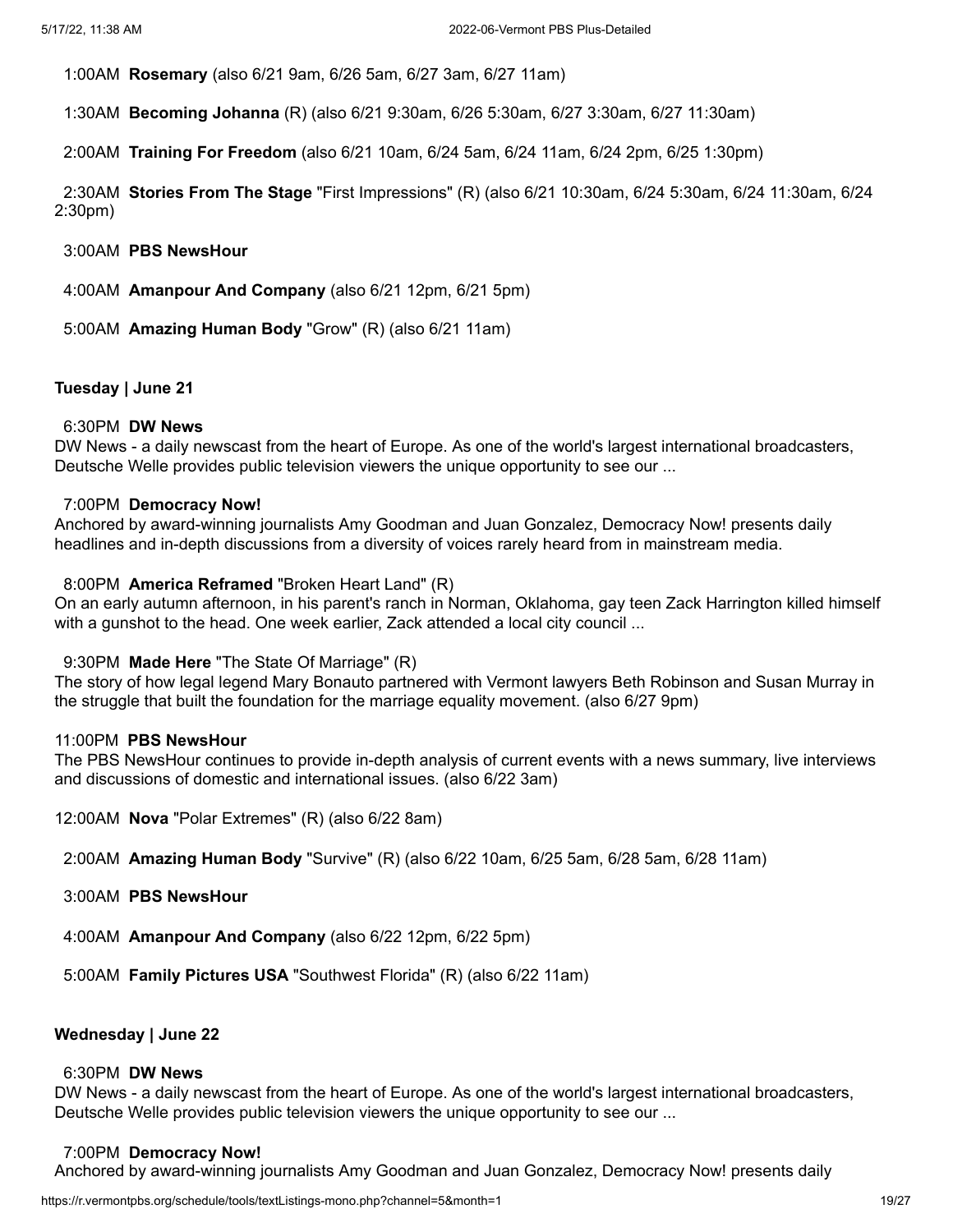headlines and in-depth discussions from a diversity of voices rarely heard from in mainstream media.

### 8:00PM **Benjamin Franklin** "Join Or Die (1706-1774)"

Benjamin Franklin builds a printing empire and gains worldwide fame from electricity experiments.

### 10:30PM **Rick Steves Island Hopping Europe** (R)

Rick Steves explores Malta, Capri, Orkney and Skye, four of Europe's most intriguing islands.

#### 11:00PM **PBS NewsHour**

The PBS NewsHour continues to provide in-depth analysis of current events with a news summary, live interviews and discussions of domestic and international issues. (also 6/23 3am)

12:00AM **POV** "We Are The Radical Monarchs" (R) (also 6/23 8am)

1:30AM **POV** "Who Killed Vincent Chin?" (also 6/23 9:30am, 6/25 12pm)

## 3:00AM **PBS NewsHour**

4:00AM **Amanpour And Company** (also 6/23 12pm, 6/23 5pm)

5:00AM **Charley Pride: American Masters** (R) (also 6/23 11am)

### **Thursday | June 23**

#### 6:30PM **DW News**

DW News - a daily newscast from the heart of Europe. As one of the world's largest international broadcasters, Deutsche Welle provides public television viewers the unique opportunity to see our ...

#### 7:00PM **Democracy Now!**

Anchored by award-winning journalists Amy Goodman and Juan Gonzalez, Democracy Now! presents daily headlines and in-depth discussions from a diversity of voices rarely heard from in mainstream media.

### 8:00PM **Outdoor Journal** "Crappie, Victory Basin WMA, Brilyea Dam" (R)

Fishing for crappie on Lake Champlain; the rare spruce grouse at Victory Basin; birdwatching at Addison's Dead Creek.

8:30PM **Rural Free Delivery** "Horses/Western Saddles/Hayward Gardens/W. Lange" (R)

Taking care of horses, with Peggy Struhsacker of Morristown; hand crafting western-style saddles, with Michael Merrigan of Leicester; and a visit to an old-fashioned garden at the home of Gordon Hayward in Westminster West. Willem Lange tells a story.

### 9:00PM **From The Archives: Points North** "Waterfront Art/Lowell Boats/Kurth" (R)

A look at "The Waterfront Project," Burlington's year-long 1997 multi-media arts event with choreographer Hannah Dennison; a visit to the Lowell Boat Shop in Amesbury, Mass.; a 1997 interview with Vermont author Peter Kurth.

## 9:30PM **From The Archives: Crossroads** "Twain" (R)

This edition of Crossroads is devoted to excerpts from the latest rendition of David Paul Simon's long-running stage portrayal of Mark Twain.

## 10:00PM **From The Archives: Venturing** "Birth And Growth" (R)

Every established business has its own 'war stories.' Owners of several successful companies share the good and bad decisions that got them where they are today.

## 10:30PM **From The Archives: Guest Of The House** "Nisht Gerferlach Klezmer Band" (R)

Klezmer music is traditional Yiddish songs and tunes brought to the lower east side of New York by Jews from Eastern Europe. "Nisht Gerferlach" translated literally means "not dangerous" or "Don't ...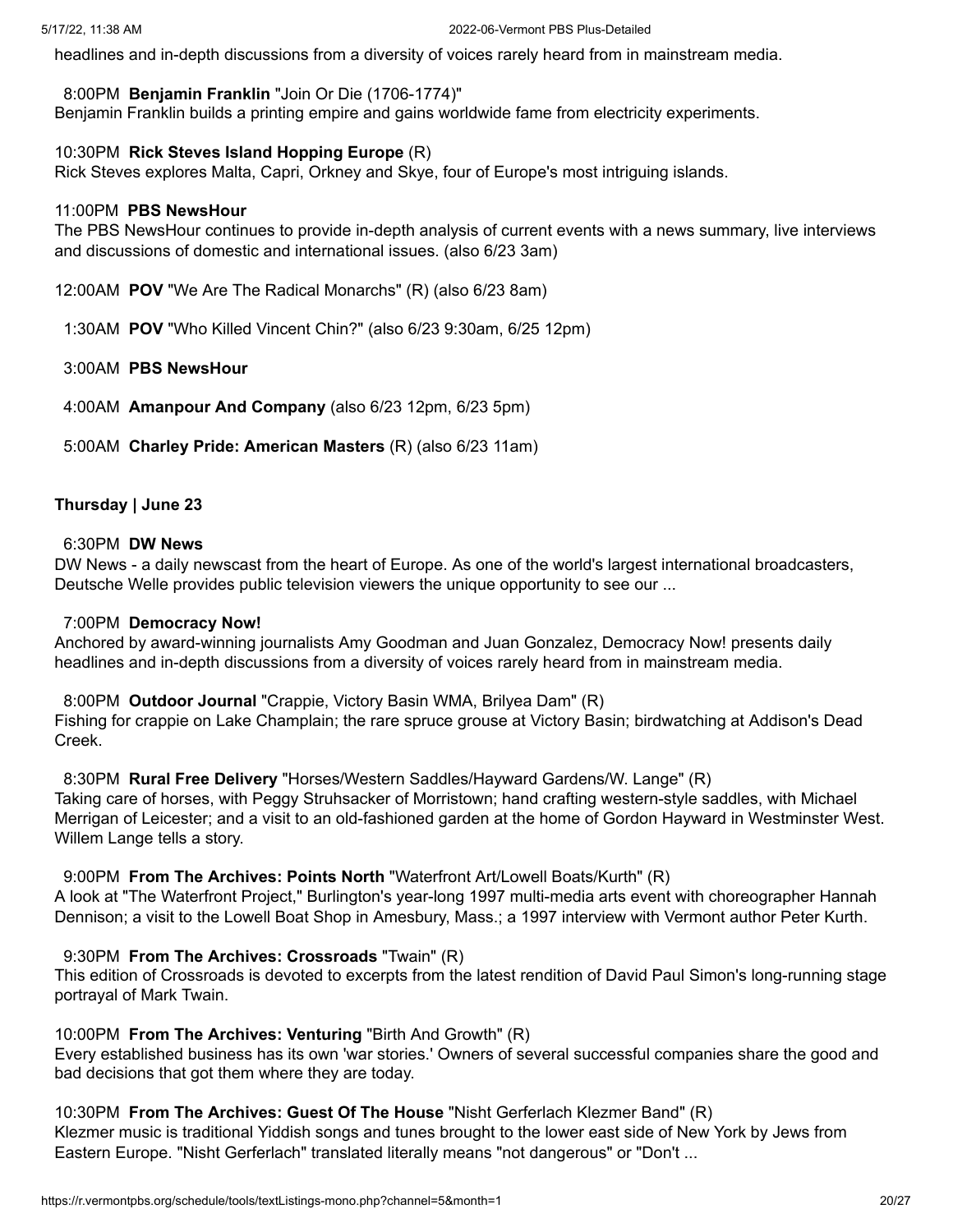#### 11:00PM **PBS NewsHour**

The PBS NewsHour continues to provide in-depth analysis of current events with a news summary, live interviews and discussions of domestic and international issues. (also 6/24 3am)

12:00AM **America Reframed** "Little Miss Westie" (R) (also 6/24 8am, 6/24 3pm, 6/25 10pm, 6/26 2am, 6/26 9am, 6/28 8pm)

1:30AM **Penny: Champion Of The Marginalized** (R) (also 6/24 9:30am, 6/24 4:30pm, 6/26 3:30am, 6/26 10:30am)

2:00AM **Out In Rural America** (R) (also 6/24 10am, 6/29 5am, 6/29 11am)

- 3:00AM **PBS NewsHour**
- 4:00AM **Amanpour And Company** (also 6/24 12pm, 6/24 5pm)
- 5:00AM **Training For Freedom** (also 6/24 11am, 6/24 2pm, 6/25 1:30pm)

5:30AM **Stories From The Stage** "First Impressions" (R) (also 6/24 11:30am, 6/24 2:30pm)

## **Friday | June 24**

#### 6:30PM **DW News**

DW News - a daily newscast from the heart of Europe. As one of the world's largest international broadcasters, Deutsche Welle provides public television viewers the unique opportunity to see our ...

#### 7:00PM **Democracy Now!**

Anchored by award-winning journalists Amy Goodman and Juan Gonzalez, Democracy Now! presents daily headlines and in-depth discussions from a diversity of voices rarely heard from in mainstream media.

#### 8:00PM **History With David Rubenstein** "Lillian Faderman" (R)

An award-winning author and renowned scholar, Lillian Faderman discusses the history of the fight for LGBTQ civil rights beginning in the 1950s, through the fight for marriage equality, and beyond.

#### 8:30PM **Firing Line With Margaret Hoover**

Join author, activist and political commentator Margaret Hoover for a public affairs talk show that delivers a civil and engaging contest of ideas among the brightest minds and freshest voices from ... (also 6/26 2:30pm)

#### 9:00PM **The Great American Recipe** "If I Were A Recipe"

The ten contestants must create a dish that expresses their unique story and talents.

#### 10:00PM **American Anthems** "Life Is Sweet"

Jennifer Nettles meets Seth Grumet of Stomp the Monster, which he started during chemotherapy.

#### 10:30PM **Antiques Roadshow Recut** "Episode 1"

America's favorite treasure hunt presents a new bite-sized way to enjoy the show, with half-hour episodes packed full of favorite finds and paced for maximum entertainment.

#### 11:00PM **PBS NewsHour**

The PBS NewsHour continues to provide in-depth analysis of current events with a news summary, live interviews and discussions of domestic and international issues. (also 6/25 3am)

12:00AM **American Masters** "James Baldwin: The Price Of The Ticket" (also 6/25 8am, 6/25 2pm)

1:30AM **American Masters** "Joe Papp In Five Acts" (also 6/25 9:30am, 6/25 3:30pm)

## 3:00AM **PBS NewsHour**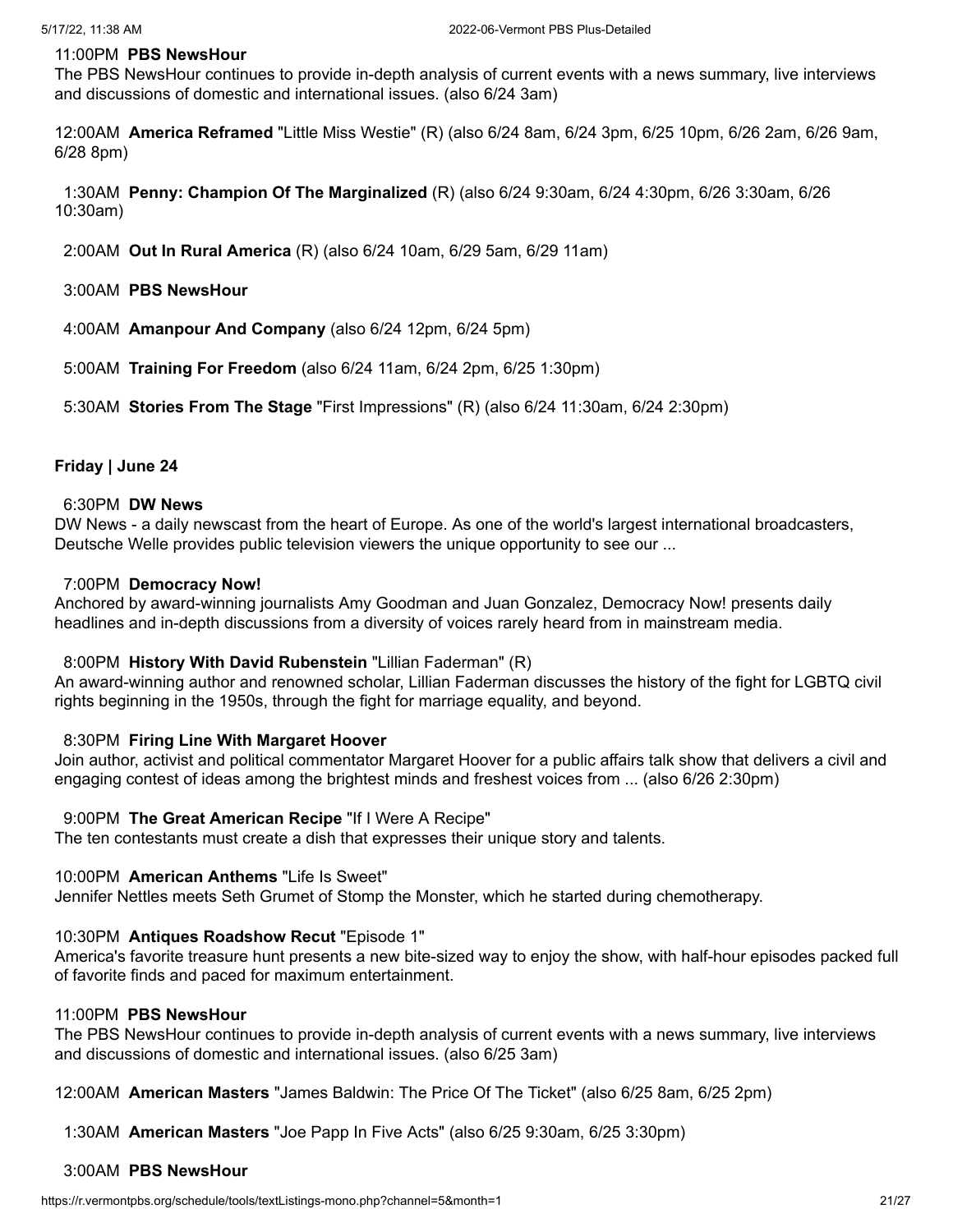- 4:00AM **Amanpour And Company** (also 6/27 12pm, 6/27 5pm)
- 5:00AM **Amazing Human Body** "Survive" (R) (also 6/28 5am, 6/28 11am)

#### **Saturday | June 25**

- 6:00AM **Second Opinion** "Precision Medicine" (R) (also 6/25 11:30am, 6/30 1:30pm)
- 6:30AM **Consuelo Mack Wealthtrack** (also 6/25 11am, 6/28 1pm)
- 7:00AM **To The Contrary With Bonnie Erbe** (also 6/26 6:30am, 6/26 2pm, 6/29 1pm)
- 7:30AM **Washington Week** (also 6/26 7am)
- 8:00AM **American Masters** "James Baldwin: The Price Of The Ticket" (also 6/25 2pm)
- 9:30AM **American Masters** "Joe Papp In Five Acts" (also 6/25 3:30pm)
- 11:00AM **Consuelo Mack Wealthtrack** (also 6/28 1pm)
- 11:30AM **Second Opinion** "Precision Medicine" (R) (also 6/30 1:30pm)
- 12:00PM **POV** "Who Killed Vincent Chin?"

#### 1:30PM **Training For Freedom**

A training session for teaching Mississippi African Americans how to register to vote is explored.

2:00PM **American Masters** "James Baldwin: The Price Of The Ticket" An in-depth portrait of James Baldwin, one of the great American authors of the 20th century.

#### 3:30PM **American Masters** "Joe Papp In Five Acts"

Joe Papp created a "theater of inclusion" based on the belief that great art is for everyone.

5:00PM **The Legacy List With Matt Paxton** "A Collection Or Two" (R) Matt helps a family in Pittsburgh downsize and explore new ways to display their treasures.

#### 6:00PM **Antiques Roadshow** "Newport, Hour Two" (R)

Fabulous finds include a faberge jade snuff bottle from 1890 and a Basquiat oil stick drawing.

#### 7:00PM **Finding Your Roots** "Homecomings" (R)

Sterling K. Brown, Sasheer Zamata and Jon Batiste discover the places their ancestors called home. (also 6/27 1am, 6/27 9am)

8:00PM **American Veteran** "The Reckoning" (R)

Veterans reflecting on their service ask how veterans and civilians can move America forward.

### 9:00PM **Icon: Music Through The Lens** "On The Record" (R)

Explore the evolution of album cover photography, from its roots in jazz and early rock 'n' roll.

## 10:00PM **America Reframed** "Little Miss Westie" (R)

A loving and insightful portrait of two transgender siblings - Luca and Ren - and their parents, set in the changing social climate following the 2016 presidential election. LITTLE MISS WESTIE takes ... (also 6/26 2am, 6/26 9am, 6/28 8pm)

### 11:30PM **Getting Dot Older**

Roberto Mighty interviews Baby Boomers including a photographer, a martial artist and a grandmother.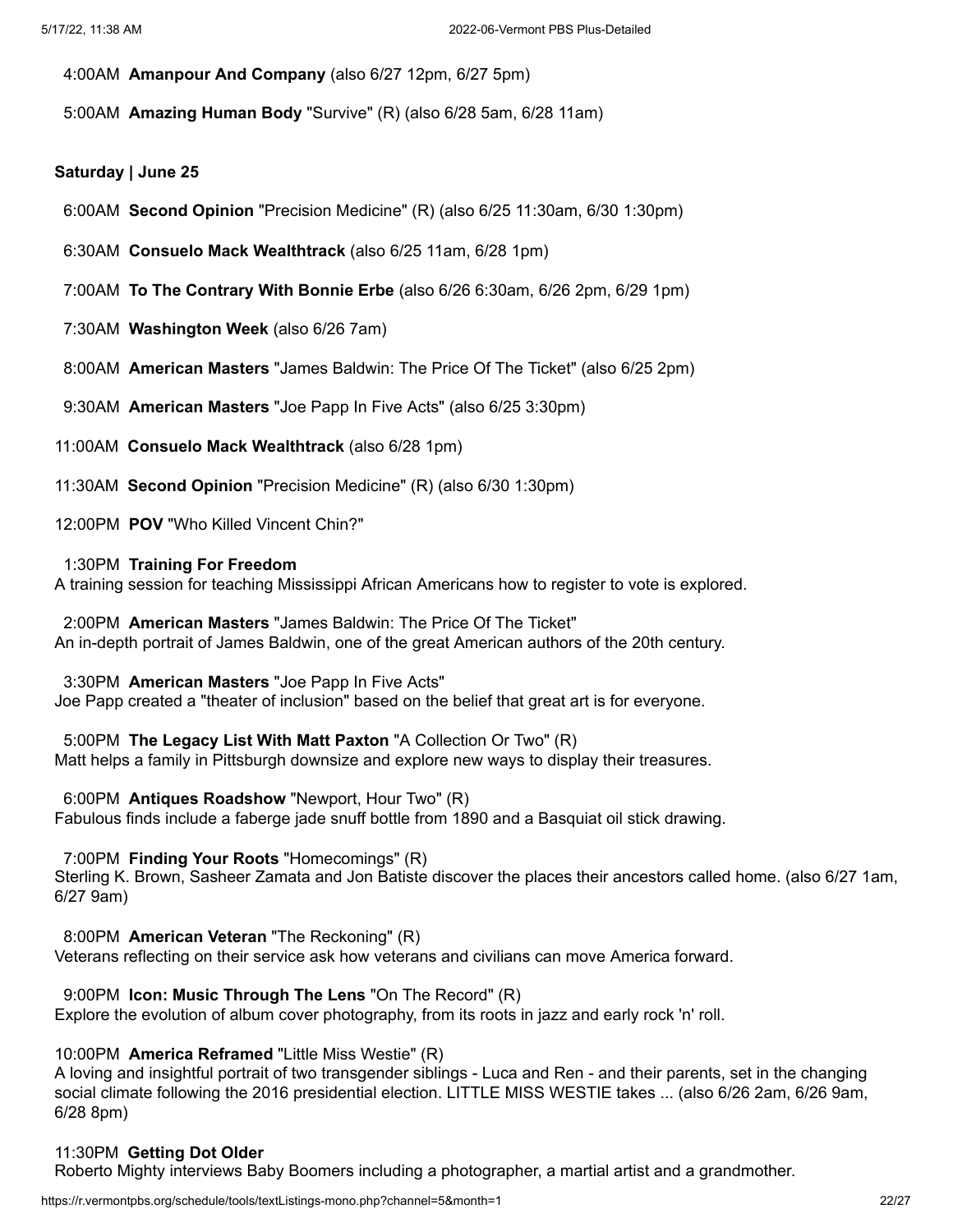- 12:00AM **American Masters** "Ballerina Boys" (R)
- 1:00AM **Independent Lens** "Real Boy" (R)
- 2:00AM **America Reframed** "Little Miss Westie" (R) (also 6/26 9am, 6/28 8pm)
- 3:30AM **Penny: Champion Of The Marginalized** (R) (also 6/26 10:30am)
- 4:00AM **Pacific Heartbeat** "Born This Way: Awa's Story And The Rogers" (R)
- 5:00AM **Rosemary** (also 6/27 3am, 6/27 11am)
- 5:30AM **Becoming Johanna** (R) (also 6/27 3:30am, 6/27 11:30am)

#### **Sunday | June 26**

- 6:00AM **On Story** "A Conversation With David Koepp" (also 6/26 4:30pm)
- 6:30AM **To The Contrary With Bonnie Erbe** (also 6/26 2pm, 6/29 1pm)
- 7:00AM **Washington Week**
- 7:30AM **The Open Mind** "Diagnosing The Infodemic" (also 6/26 3pm, 6/27 1:30pm)
- 8:00AM **Dw Focus On Europe**
- 8:30AM **Dw Global 3000** (also 6/26 4pm)
- 9:00AM **America Reframed** "Little Miss Westie" (R) (also 6/28 8pm)
- 10:30AM **Penny: Champion Of The Marginalized** (R)
- 11:00AM **The Chavis Chronicles** (R)
- 11:30AM **Laura Flanders Show**
- 12:00PM **Articulate With Jim Cotter** "Fearless Pursuits" (R)

12:30PM **L.a.: A Queer History** "Protests & Parades"

1:30PM **Start Up** "Stitch People - Salt Lake City, Ut" (R) Lizzy Bean's "Do it Yourself" stitch people book is a standard in cross stitched family portraits.

## 2:00PM **To The Contrary With Bonnie Erbe**

This weekly news analysis program is the only woman-centered national news/talk show on television. Dedicated to the premise that women of all ethnic backgrounds and political persuasions are an ... (also 6/29 1pm)

### 2:30PM **Firing Line With Margaret Hoover**

Join author, activist and political commentator Margaret Hoover for a public affairs talk show that delivers a civil and engaging contest of ideas among the brightest minds and freshest voices from ...

#### 3:00PM **The Open Mind** "Diagnosing The Infodemic"

Robert Mahoney of the Committee to Protect Journalists discusses the pandemic-era Fourth Estate. (also 6/27 1:30pm)

# 3:30PM **Getting Dot Older**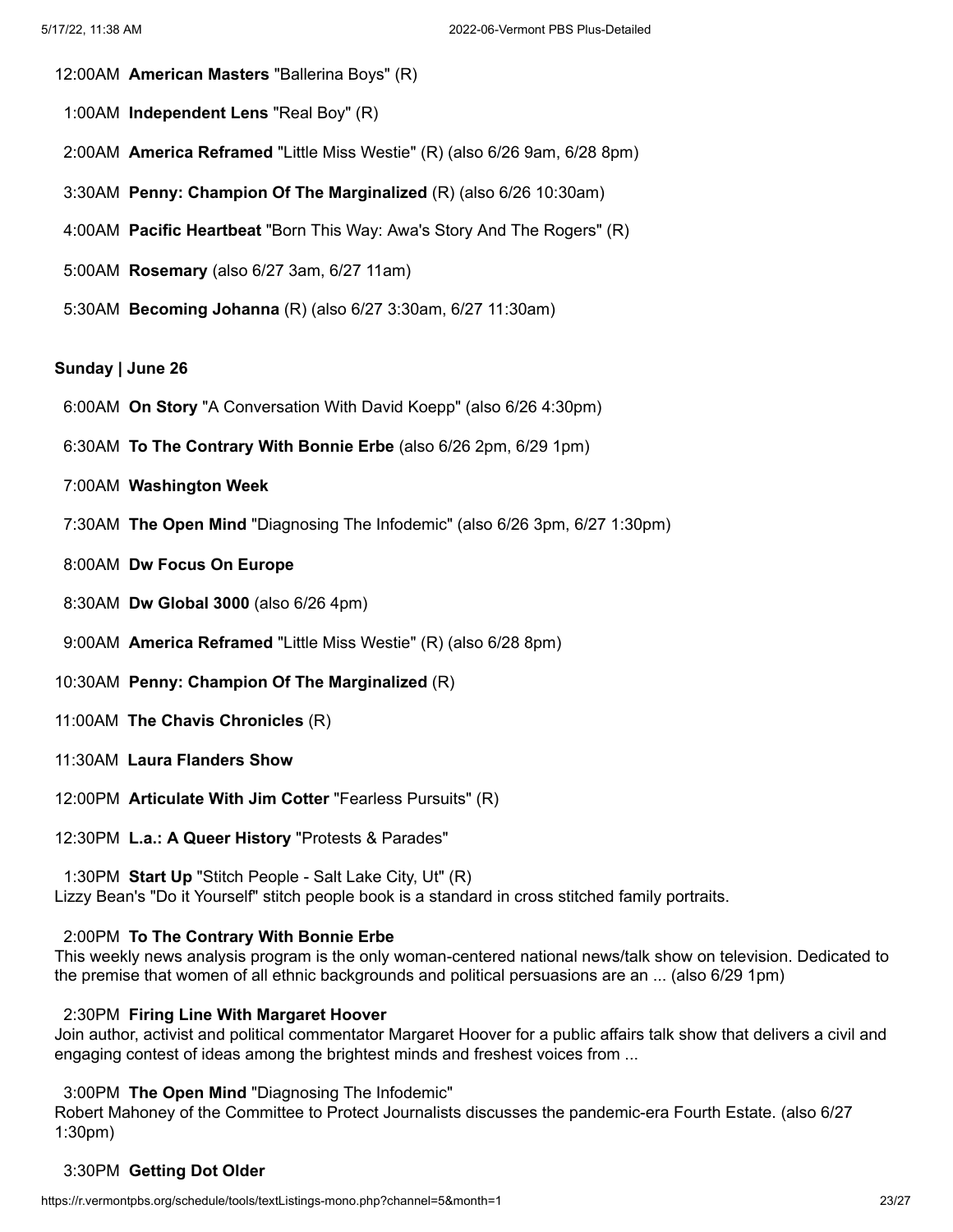Baby Boomers, including a a transgender software developer and a tennis player, are interviewed.

#### 4:00PM **Dw Global 3000**

Global 3000 is Deutsche Welle's weekly magazine that explores the intersection of global development and the environmental and social conditions of the diverse cultures of the world. In each program, ...

## 4:30PM **On Story** "A Conversation With David Koepp"

Acclaimed writer David Koepp talks about jumping between genres and working on adaptations.

# 5:00PM **Weekends With Yankee** "Homegrown" (R)

Amy Traverso gets an insider's tour of Boston with rising star chef Douglass Williams.

5:30PM **To Dine For With Kate Sullivan** "Emmanuel Acho - Author. Nfl Analyst. Location: Bev" (R) Emmanuel Acho is a FOX sports host and creator of "Uncomfortable Conversations with a Black Man. "

# 6:00PM **Nature** "Sharks Of Hawaii" (R)

Learn surprising facts about the sharks that call the warm waters near Hawaii's islands their home. (also 6/27 12am, 6/27 8am)

# 7:00PM **Great Polar Bear Feast** (R)

An extraordinary annual gathering of polar bears highlights challenges posed by climate change.

# 8:00PM **Great Performances at The Met** "Bryn Terfel & Friends In Concert" (R)

Enjoy a holiday performance from the famed bass-baritone in Wales' Brecon Cathedral featuring Welsh traditional folk group Calan. The program includes festive favorites, Lerner and Loewe's "Little ...

# 9:00PM **Great Performances at The Met** "The Wagnerians In Concert" (R)

Experience sopranos Christine Goerke and Elza van den Heever, tenor Andreas Schager, and baritone Michael Volle performing selections by Wagner and Strauss from the Hessisches Staatstheater in ...

### 10:00PM **All-Star Orchestra** (R)

All-Star Orchestra delivers "masterpieces for the masses," helping viewers enjoy, explore and experience the celebrated classical music of Beethoven, Stravinsky, Dvorak, Shostakovich, Tchaikovsky, ...

11:00PM **Song Of The Mountains** "Junior Sisk Band / Lorraine Jordan & Carolina Road" Junior Sisk Band / Lorraine Jordan & Carolina Road.

- 12:00AM **Nature** "Sharks Of Hawaii" (R) (also 6/27 8am)
- 1:00AM **Finding Your Roots** "Homecomings" (R) (also 6/27 9am)
- 2:00AM **The Lodge** (also 6/27 10am, 6/30 5am, 6/30 11am)
- 2:30AM **Two-Spirit Powwow** (R) (also 6/27 10:30am, 6/30 5:30am, 6/30 11:30am)
- 3:00AM **Rosemary** (also 6/27 11am)
- 3:30AM **Becoming Johanna** (R) (also 6/27 11:30am)
- 4:00AM **History With David Rubenstein** "Erica Dunbar"
- 4:30AM **Tell Me More With Kelly Corrigan** "Kate Bowler"

5:00AM **Prideland** (R)

# **Monday | June 27**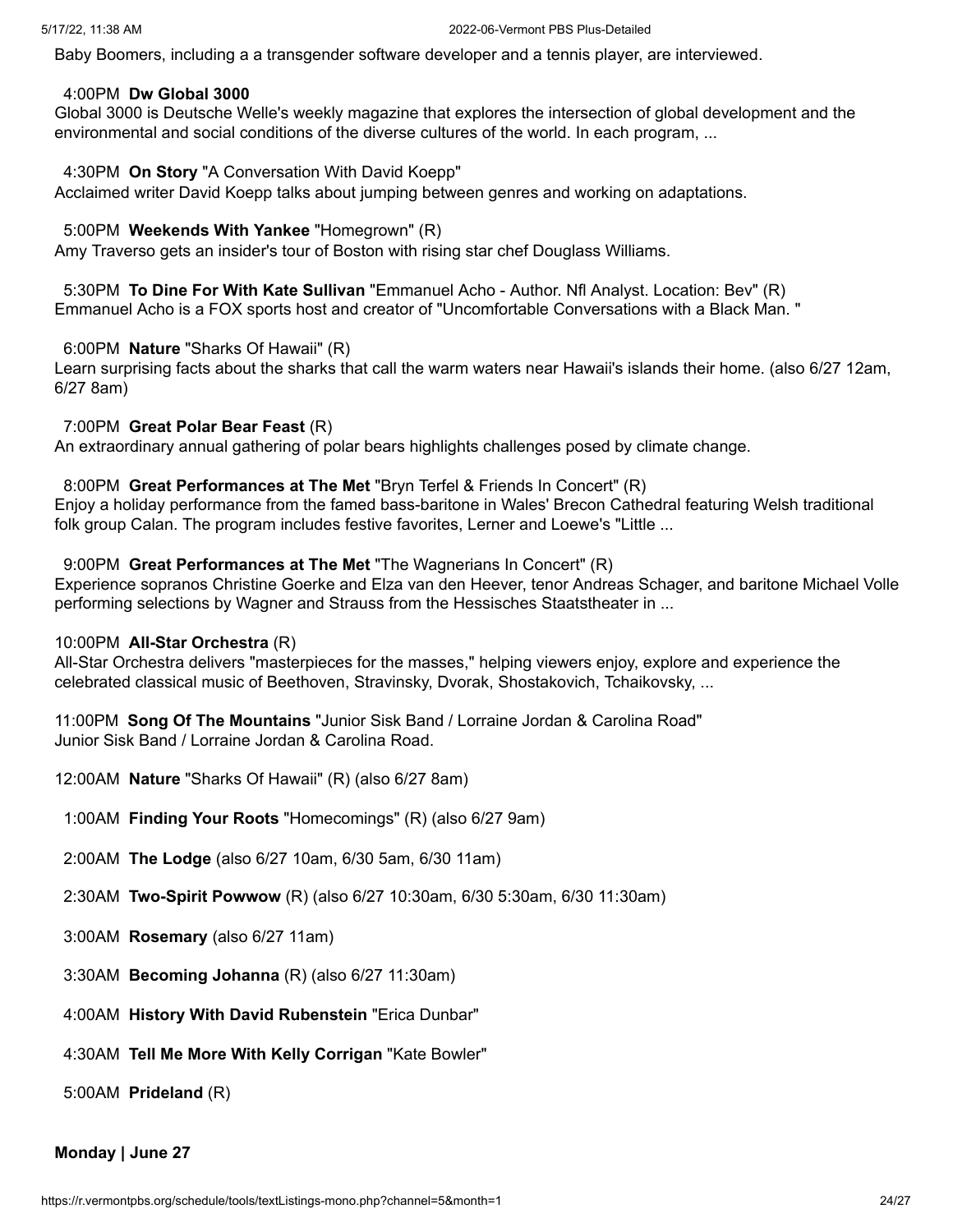#### 6:30PM **DW News**

DW News - a daily newscast from the heart of Europe. As one of the world's largest international broadcasters, Deutsche Welle provides public television viewers the unique opportunity to see our ...

#### 7:00PM **Democracy Now!**

Anchored by award-winning journalists Amy Goodman and Juan Gonzalez, Democracy Now! presents daily headlines and in-depth discussions from a diversity of voices rarely heard from in mainstream media.

#### 8:00PM **Vermont This Week**

Since 1982 Vermont This Week has been our signature public affairs series. Each week moderator Stewart Ledbetter is joined by three of Vermont's most insightful journalists to discuss not only ...

#### 8:30PM **Profile** "Midori" (R)

Fran Stoddard interviews Midori, a virtuoso violinist since childhood, who visited the state in early 2006 to work with the Vermont Symphony and Vermont Youth Orchestras.

#### 9:00PM **Made Here** "The State Of Marriage" (R)

The story of how legal legend Mary Bonauto partnered with Vermont lawyers Beth Robinson and Susan Murray in the struggle that built the foundation for the marriage equality movement.

#### 10:30PM **Made Here** "Legacy Of Love" (R)

The unknown story of Martin Luther King and Coretta Scott's formative years in 1950's Boston.

#### 11:00PM **PBS NewsHour**

The PBS NewsHour continues to provide in-depth analysis of current events with a news summary, live interviews and discussions of domestic and international issues. (also 6/28 3am)

- 12:00AM **Patient No More** (also 6/28 8am)
- 1:00AM **Expect A Miracle** (also 6/28 9am)
- 2:00AM **The Future Of America's Past** "Transcontinental" (R) (also 6/28 10am)
- 2:30AM **Stories From The Stage** "Outsider, Looking In...." (also 6/28 10:30am)
- 3:00AM **PBS NewsHour**
- 4:00AM **Amanpour And Company** (also 6/28 12pm, 6/28 5pm)
- 5:00AM **Amazing Human Body** "Survive" (R) (also 6/28 11am)

### **Tuesday | June 28**

# 6:30PM **DW News**

DW News - a daily newscast from the heart of Europe. As one of the world's largest international broadcasters, Deutsche Welle provides public television viewers the unique opportunity to see our ...

#### 7:00PM **Democracy Now!**

Anchored by award-winning journalists Amy Goodman and Juan Gonzalez, Democracy Now! presents daily headlines and in-depth discussions from a diversity of voices rarely heard from in mainstream media.

## 8:00PM **America Reframed** "Little Miss Westie" (R)

A loving and insightful portrait of two transgender siblings - Luca and Ren - and their parents, set in the changing social climate following the 2016 presidential election. LITTLE MISS WESTIE takes ...

#### 9:30PM **Made Here** "Museum Town" (R)

A rural Massachusetts town suffering from factory closures finds an unconventional route to recovery with the help of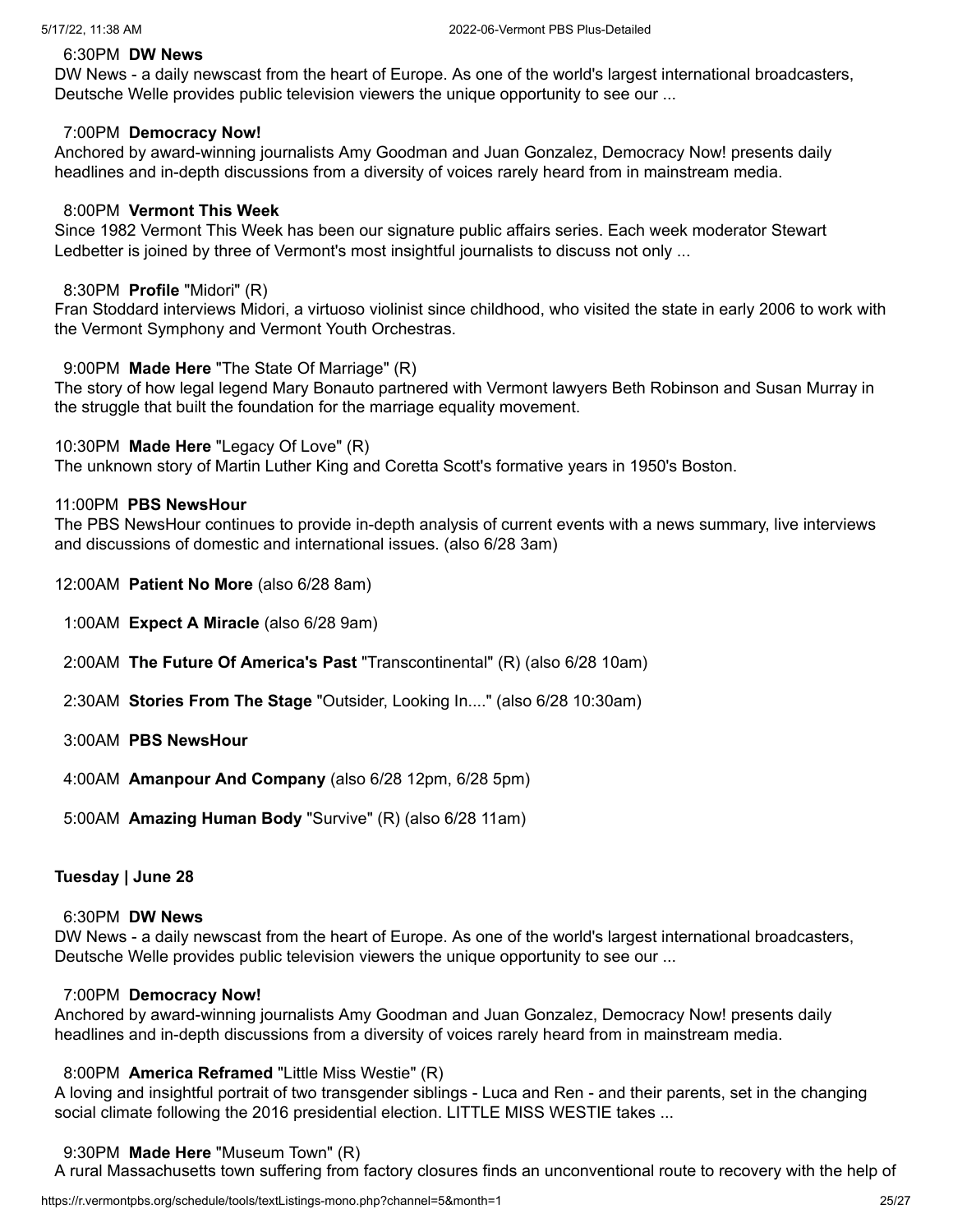MASS MoCA.

## 10:45PM **Made Here** "Built To Last" (R)

The story of one family and how they built an empire of theaters throughout New England. Their legacy, the Latchis Theatre & Hotel in Brattleboro, still stands as one of three surviving Art Deco buildings in Vermont.

### 11:00PM **PBS NewsHour**

The PBS NewsHour continues to provide in-depth analysis of current events with a news summary, live interviews and discussions of domestic and international issues. (also 6/29 3am)

- 12:00AM **Nova** "Look Who's Driving" (R) (also 6/29 8am)
- 1:00AM **Planet California** "Rivers Of Gold" (also 6/29 9am)
- 2:00AM **Amazing Human Body** "Learn" (R) (also 6/29 10am)
- 3:00AM **PBS NewsHour**
- 4:00AM **Amanpour And Company** (also 6/29 12pm, 6/29 5pm)
- 5:00AM **Out In Rural America** (R) (also 6/29 11am)

### **Wednesday | June 29**

#### 6:30PM **DW News**

DW News - a daily newscast from the heart of Europe. As one of the world's largest international broadcasters, Deutsche Welle provides public television viewers the unique opportunity to see our ...

#### 7:00PM **Democracy Now!**

Anchored by award-winning journalists Amy Goodman and Juan Gonzalez, Democracy Now! presents daily headlines and in-depth discussions from a diversity of voices rarely heard from in mainstream media.

### 8:00PM **Benjamin Franklin** "An American (1775-1790)"

In wartime Philadelphia, Franklin helps Thomas Jefferson craft the Declaration of Independence

### 10:30PM **Rick Steves' Festive Europe** (R)

Rick ventures into the Parisian streets on Bastille Day and takes in the royal pageantry in London.

#### 11:00PM **PBS NewsHour**

The PBS NewsHour continues to provide in-depth analysis of current events with a news summary, live interviews and discussions of domestic and international issues. (also 6/30 3am)

12:00AM **The Water Of Life** (also 6/30 8am)

1:30AM **Don Quixote In Newark** (also 6/30 9:30am)

3:00AM **PBS NewsHour**

4:00AM **Amanpour And Company** (also 6/30 12pm, 6/30 5pm)

5:00AM **The Lodge** (also 6/30 11am)

5:30AM **Two-Spirit Powwow** (R) (also 6/30 11:30am)

## **Thursday | June 30**